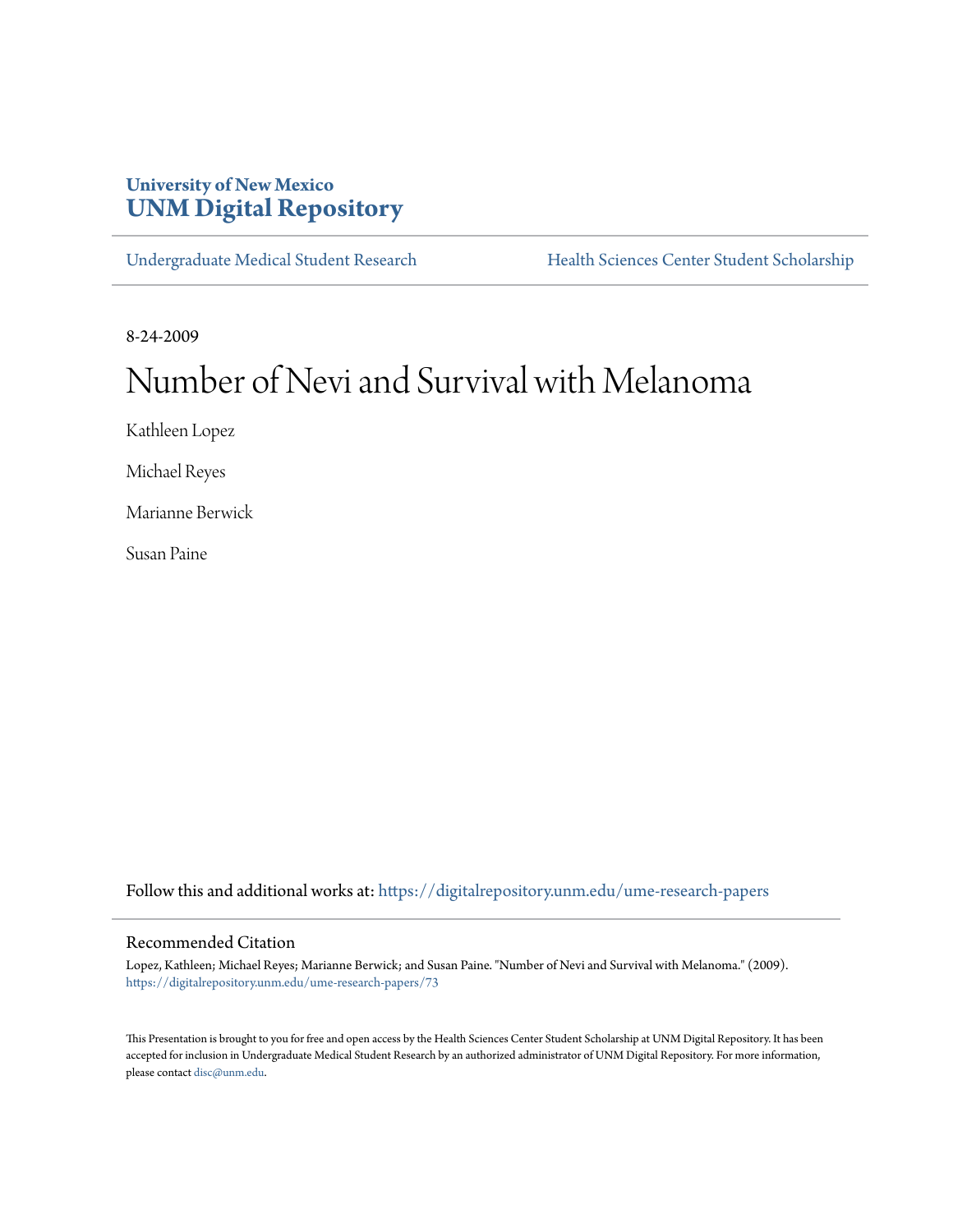Number of Nevi and Survival with Melanoma

Kathleen B. Lopez, Medical Student, University of New Mexico School of Medicine

Michael D. Reyes, Medical Student, University of New Mexico School of Medicine

Marianne Berwick, Ph.D., MPH, Division Chief and Head of Cancer Epidemiology and Prevention, Department of Internal Medicine, Division of Epidemiology and Biostatistics, University of New Mexico

Susan Paine, Biostatistician, University of New Mexico, Department of Internal Medicine, Division of Epidemiology and Biostatistics, University of New Mexico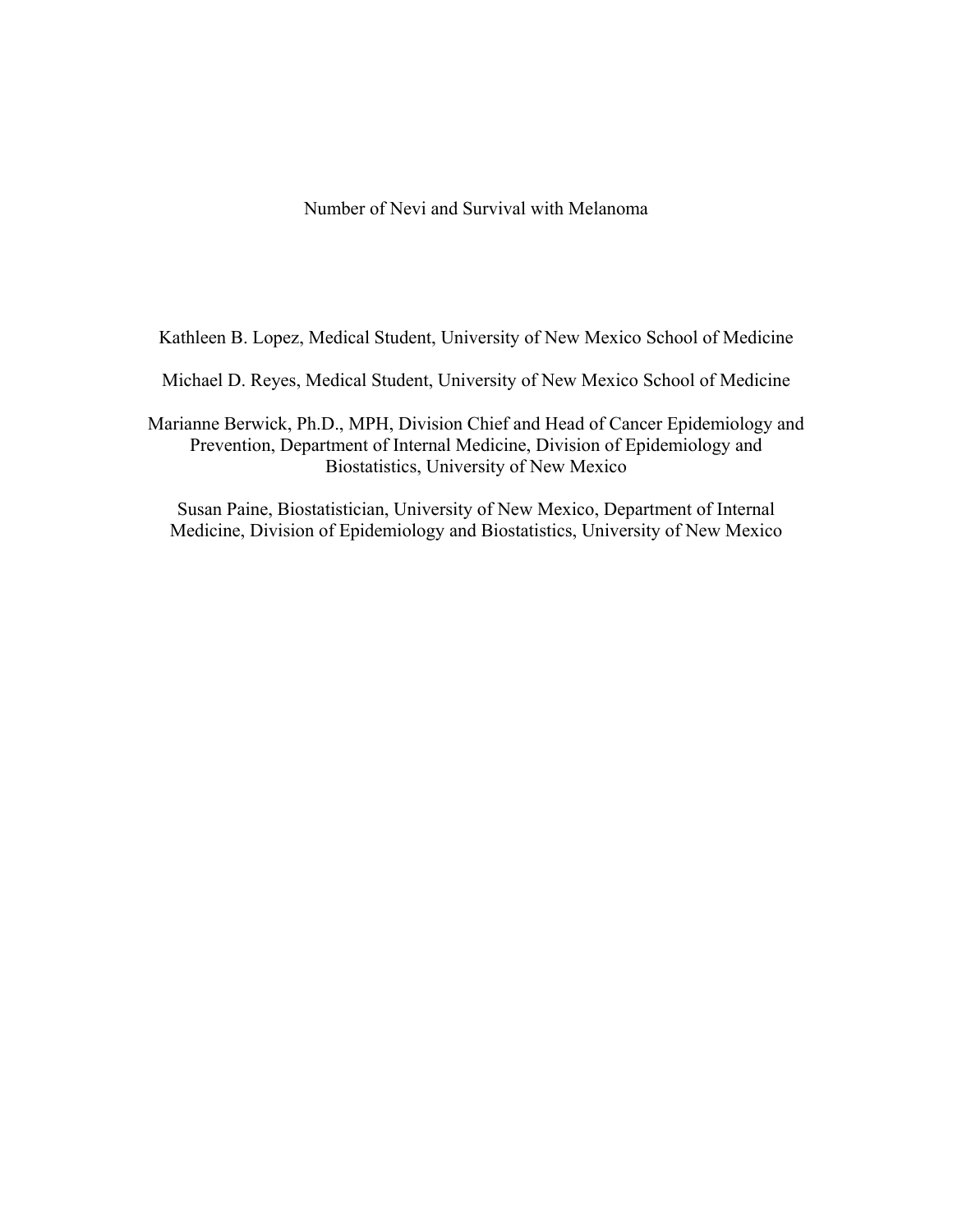#### Abstract

Possession of a higher than average number of nevi has long been substantiated as one of several factors that predispose patients to malignant melanoma. Despite the relative certainty of this relationship, little is known about the relationship between the number of nevi a person possesses and risk of death from melanoma. A cohort of melanoma patients was followed prospectively to determine if a significant relationship exists between number of nevi and increased mortality from melanoma. Age at diagnosis, melanoma of the head and neck, increasing Breslow thickness and presence of mitoses all were associated with poorer survival in our multivariate analysis. Existence of a dermal nevus at the site of melanoma was also associated with poorer survival, while solar elastosis and skin awareness were associated with improved survival. Our study also suggests that having a large number of nevi increases the risk of death from melanoma more than two-fold. Further research elucidating the prognostic indications of a high number of nevi possessed by melanoma patients could potentially lead to considerable advances in the classification, diagnosis, and therapy for cutaneous melanoma.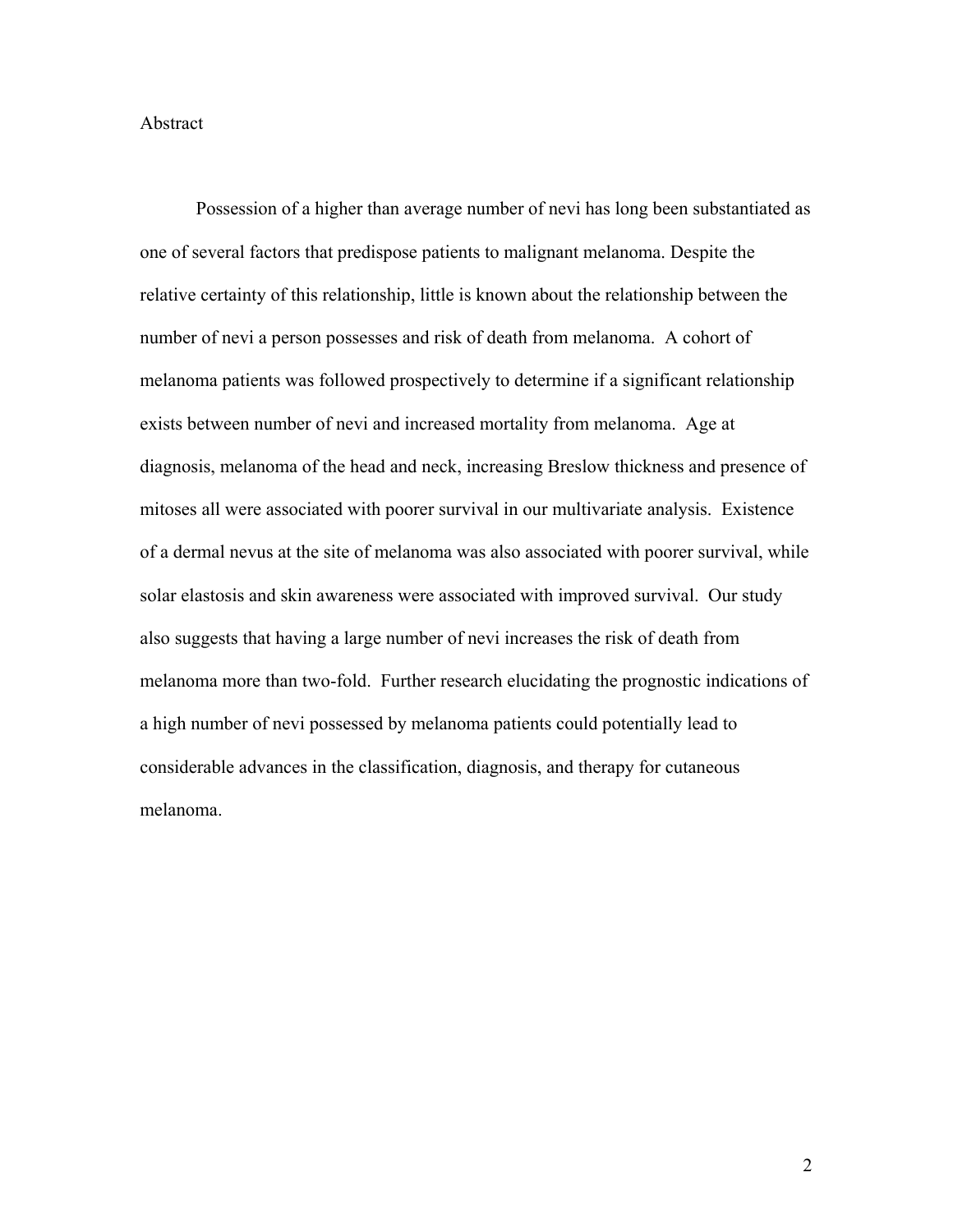#### Introduction

Individuals who have many nevi are at higher risk for developing melanoma. In fact, a large number of nevi has been shown to be the strongest known risk factor for developing melanoma among Caucasians (Armstrong, 2004). Even in the absence of clinically atypical nevi, a very high number of nevi (e.g., more than 100) have been shown to significantly increase risk for melanoma (Huynh et al., 2003). Risk is based on the total number of nevi, not those at a particular anatomic site (Weinstock et al., 1989).

Survival among melanoma patients has been shown to be influenced by pathologic characteristics such as tumor thickness (Breslow depth), histogenetic subtype, Clark level, microscopic satellites, ulceration, vascular invasion, mitotic rate and growth phase (Barnhill et al., 1996). Regression and solar elastosis have been shown to be protective (Barnhill et al., 1996; Berwick et al., 2005). Tumor thickness is probably the most important pathologic prognostic factor in localized, cutaneous melanoma (Lemish et al., 1983; Heenan et al., 1991; Barnhill et al., 1996; Berwick et al., 2005). In an analysis of prognostic factors for 17,600 melanoma patients, increasing tumor thickness was highly correlated with 10-year melanoma specific mortality ( $p<0.00001$ ) (Balch et al., 2001). In one study, level of awareness of skin alterations is associated with improved survival and is probably another important prognostic factor(Berwick et al., 1996). It is not clear that early detection of melanoma through skin self-examination reduces mortality, but one study indicated that it may decrease risk by up to 63% (Berwick et al., 1996). Melanoma has been associated with a worse prognosis when the site of origin is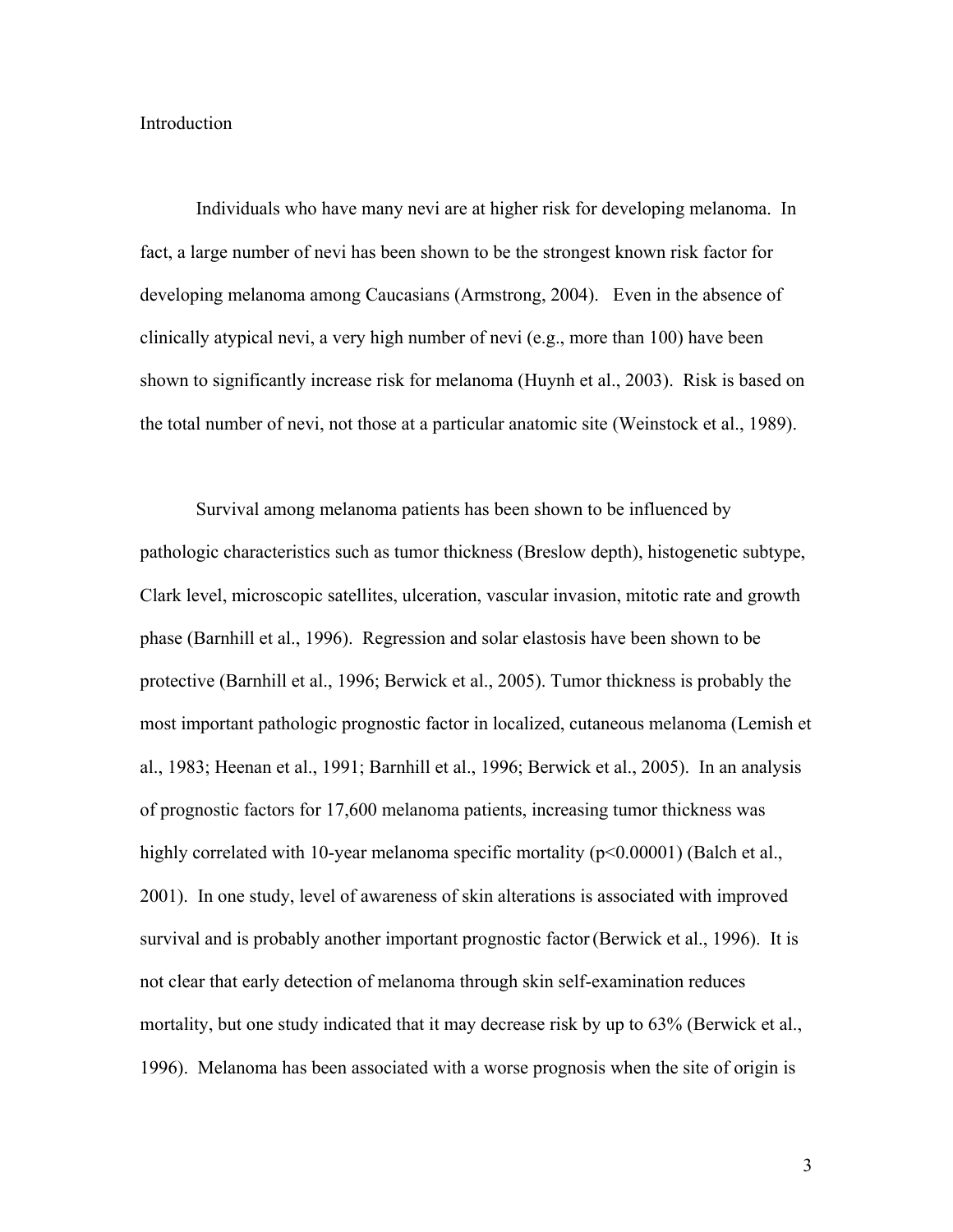the head or neck as opposed to the extremities(Lemish et al., 1983) and females have been shown to have a higher survival rate than males (Clark et al., 1989). These prognostic factors are potential confounders of survival studies. Despite the existence of extensive research that documents the risk for developing malignant melanoma with increasing numbers of nevi, a relationship between number of nevi and survival with melanoma has yet to be identified.

Although the number of nevi has been shown to be determined by genetic factors, (Zhu et al., 1999; Bataille et al., 2000) environmental factors are also important for nevus development (Kefford et al., 2004). Epidemiological studies in several countries have shown that exposure to excessive sunlight in childhood is associated with total number of nevi. Habitual sun exposure, (Darlington et al., 2002) severe sunburns, (Green et al., 1986; Dennis et al., 1996; Valiukeviciene et al., 2005) recent chronic sun exposure (Armstrong et al., 1986) and total cumulative sun exposure (Weiker et al., 2003; Bauer et al., 2005) have all been proposed as important types of sun exposure associated with increasing number of nevi. Tendency to burn (Green et al., 1986; Heenan et al., 1991; Whiteman et al., 2005), freckling (Green et al., 1986; Darlington et al., 2002; Whiteman et al., 2005), light eye color (Whiteman et al., 2005; Wachsmuth et al., 2005), light hair color (Whiteman et al., 2005; Wachsmuth et al., 2005), and light skin color (Patvlotsky et al., 1997; Whiteman et al., 2005) have also all been positively associated with number of nevi, although these findings vary between studies. A higher prevalence of nevi has been found among individuals with moderately dark skin compared to the those with pale skin (Armstrong et al., 1986). Increasing age has been shown to be associated with a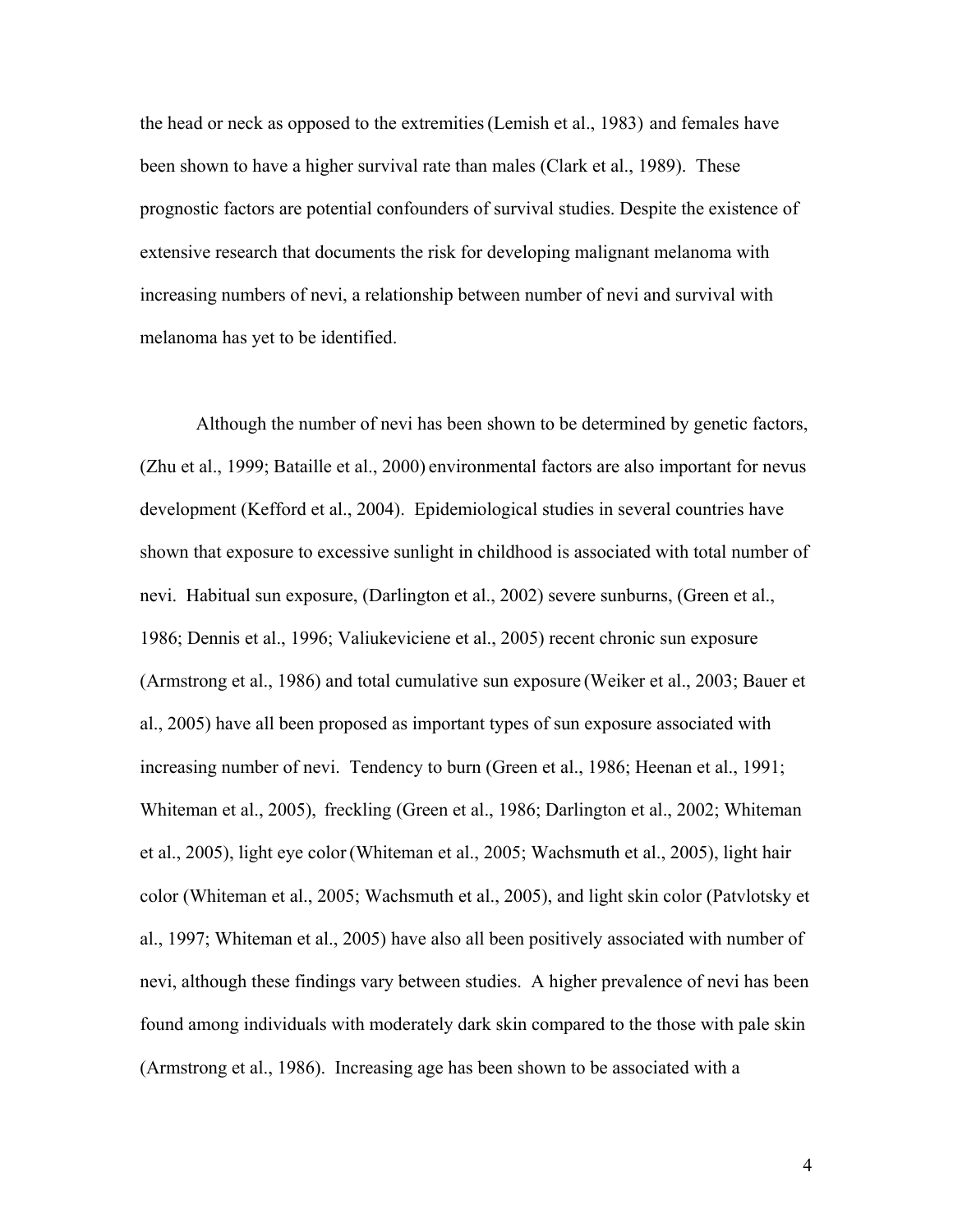decreasing number of nevi (Green et al., 1986; Dennis et al., 1996; Schafer et al., 2006) and individuals with melanoma arising from the head or neck tend to have fewer nevi than those with melanoma arising on the trunk (Whiteman et al., 2003).

We wanted to examine whether nevi might be a marker for a type of melanoma that has escaped growth controls and thus might be associated with survival with the disease. Therefore, we conducted long-term follow up (average 16 years) of subjects who had been enrolled in a population-based case control study in Connecticut(Berwick et al., 1996; Berwick et al., 2005).

#### Methods

The original study on melanoma was approved by the Institutional Review Boards at Yale University, the State of Connecticut Department of Health and the University of New Mexico Health Sciences Center, as well as the hospitals where patients had been diagnosed. Potential subjects with melanoma were identified through the Rapid Case Ascertainment System (RCA), a shared resource of the Cancer Prevention Research Unit for Connecticut and acts as an agent of the Connecticut Tumor Registry (CTR). All participating subjects signed informed consent. Eligibility was based on diagnosis of a first primary invasive melanoma between the dates of January 15, 1987 and May 15, 1989, residence in the state of Connecticut, being of Caucasian race, and being 18 years old or greater. All biopsies and re-excisions were reviewed by a single dermatopathologist (R.L. Barnhill) for standardization. 650 eligible patients, or 75% of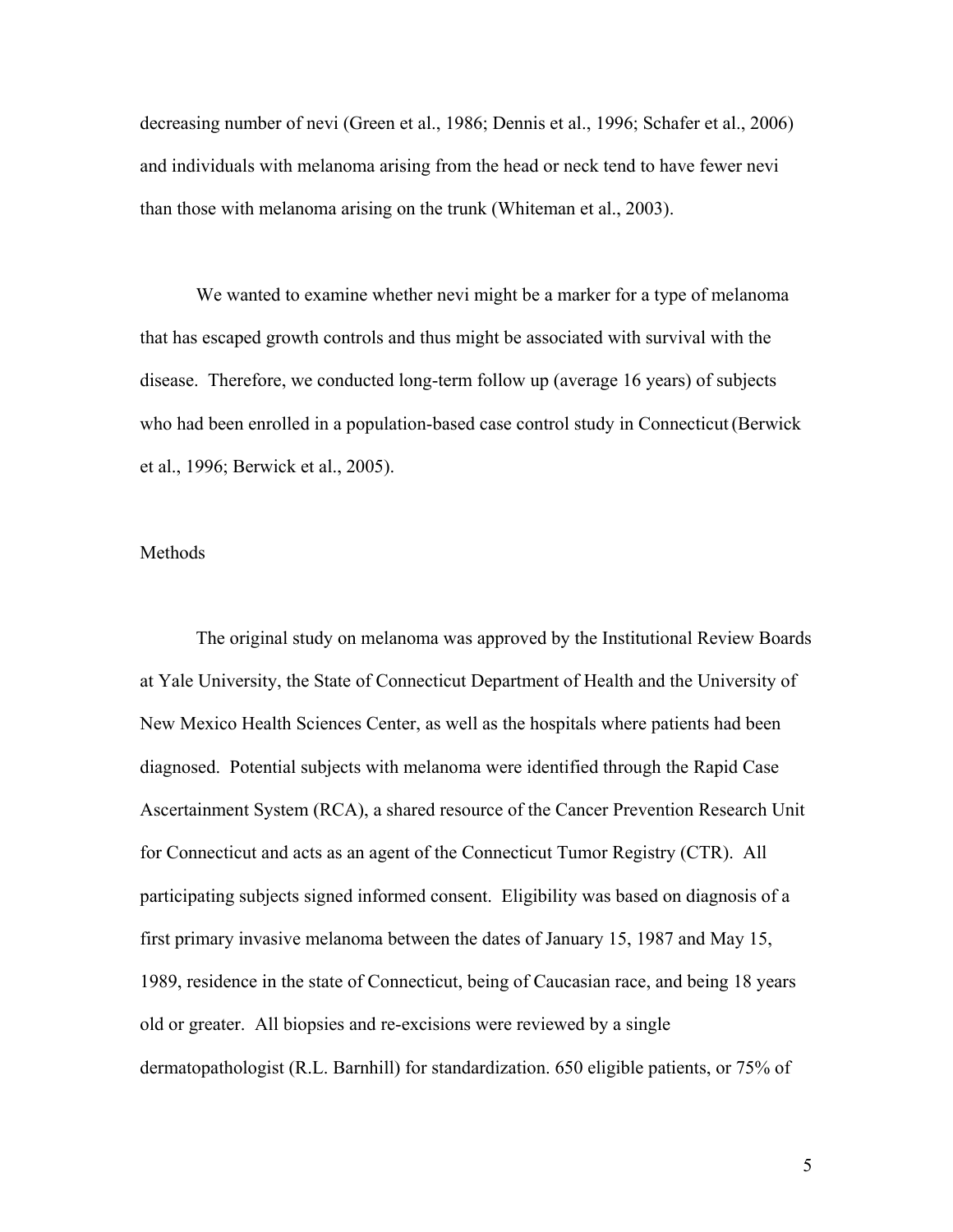those eligible, were interviewed and of these nevus counts were obtained for 80 percent of subjects

Trained, registered nurses conducted in-person interviews with all the selected study participants. They interviewed the patients with a structured questionnaire to assess the following information: age at melanoma diagnosis, sex, level of educational attainment, history of severe sunburns, skin examination practices, skin awareness, site of melanoma, use of sunlamps, sunscreen use within the last 10 years, sunscreen use before age 15, tanning ability, skin color, and lifetime intermittent sun exposure. The sun exposure index that we used quantified sun exposure history by summing the total intermittent recreational sun exposure histories and has been previously described in detail (Berwick et al., 1996). Intermittent sun exposure was measured as described previously (Berwick et al., 1996). Nurses trained in techniques of skin examination recorded skin color on the inner aspect of the upper arm. Information regarding skin type, sunburn history, skin examination and skin awareness was gathered by asking the following questions:

**Skin type.** After repeated and prolonged exposure to sunlight, would your skin become: tan, very brown and deeply tanned or moderately tanned or only mildly tanned due to a tendency to peel; no tan, only freckled or no suntan at all.

**Sunburn history.** Have you ever been sun burnt severely enough to cause pain for 2 or more days or blisters?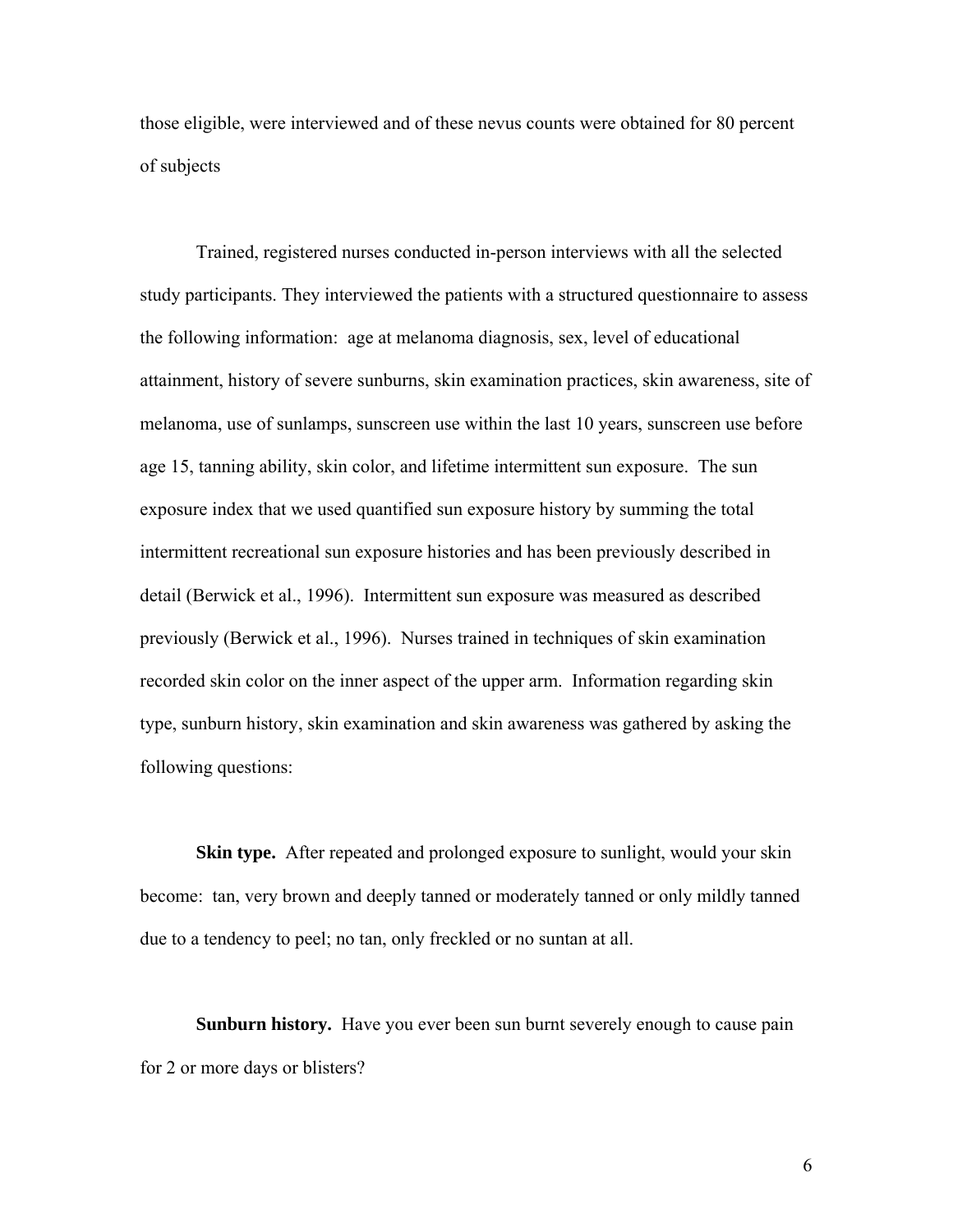**Skin examination.** Individuals were classified as skin self-examiners if they answered positively to either of the following two questions: 1) Did you ever (in your life) carefully examine your own skin? By this I mean actually check surfaces of your skin deliberately and purposefully?; or 2) Has someone other than a physician ever carefully examined areas of your skin on purpose?

**Skin awareness.** [Before your recent biopsy] did you ever think about your skin, how it looked, whether there were any changes, or whether there were any abnormal marks? Individuals that answered that they were aware of changes or abnormalities were classified as having skin awareness, while those that answered negatively or answered that they were aware only of cosmetic or other changes were not classified as having skin awareness.

The trained, registered nurses also counted and recorded nevi greater than 2mm in largest diameter on the arms and backs of subjects who consented. A standardized method was used that only included the counting of nevi proximal to the styloid process on both arms. Each arm was divided into four sections and the nurses recorded which sections were examined for nevi. Flat nevi of 2 mm or more in diameter and greater were recorded, and raised nevi of any size were included if they were visibly raised. Nevus counts were performed in an organized fashion beginning with the counting of raised true nevi on both arms followed by inspection for junctional or lentigo simplex nevi and finally, nevi 5mm or greater in largest diameter were counted for both arms. The patients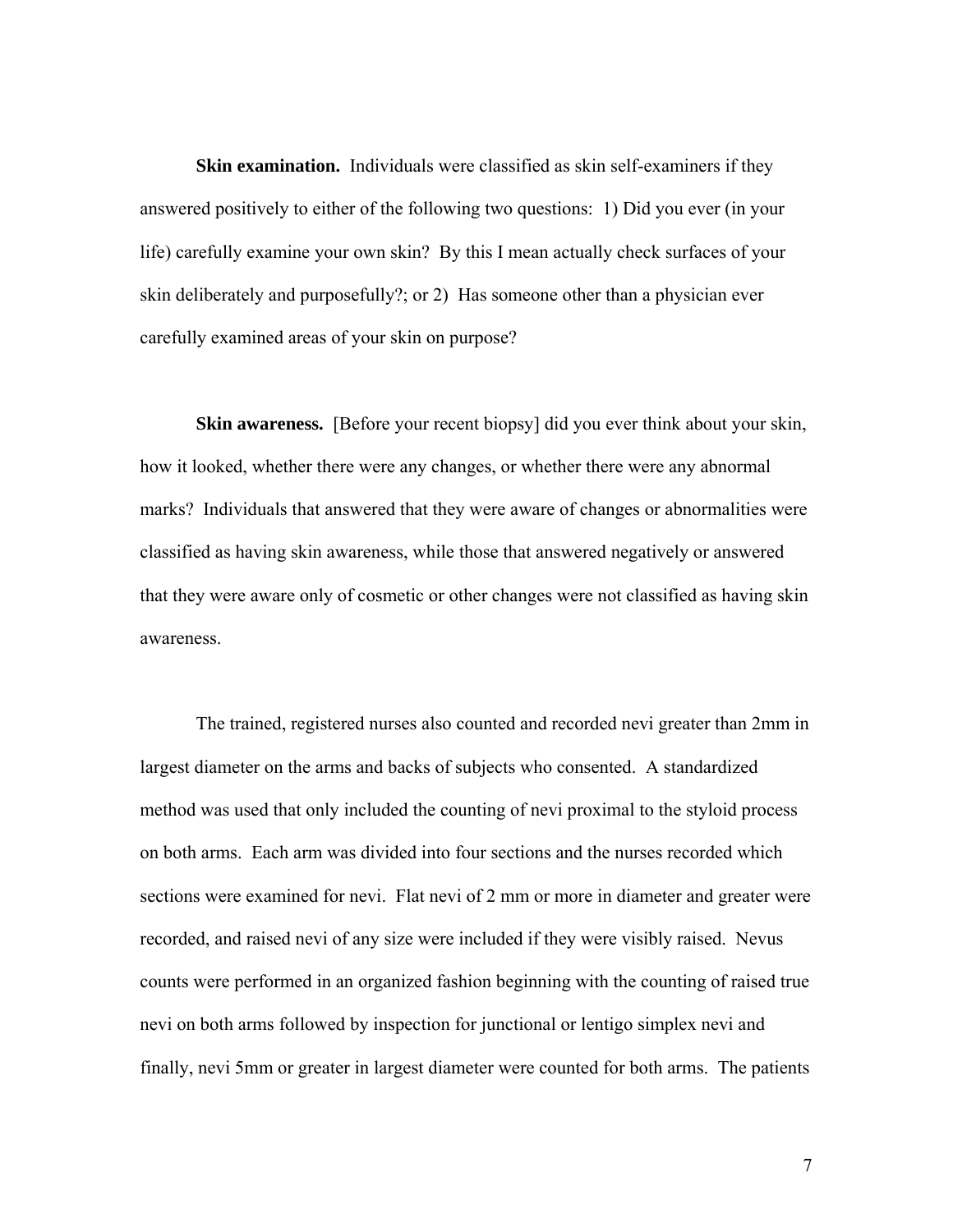were examined for palpable nevi by visual inspection first, while palpation was only utilized to distinguish between raised and flat nevi. Inspection of the arms was concluded with observation and recording of the color of the skin on the inner aspect of the upper arm of the patient (dark/black, moderately dark, medium, fair, very fair). The back was assessed in a similar manner and the proportion of the back that was able to be examined was noted by the interviewer and classified as one the following categories: none, all, upper quarter, upper half, and upper  $\frac{3}{4}$  of the back. This allowed for the differences in the proportion of the back that was examined to be taken into account in the analysis. All large nevi on the arms and back were diagramed by the interviewer and the largest mole from the patient's back was recorded on a mannequin.

Pathologic characteristics of melanoma that were recorded included tumor thickness, number of mitoses per millimeter squared (mitotic index), presence of solar elastosis, and Clark level. Presence of a co-existing nevus and the type of nevus (dermal, congenital, dysplastic and other) was also recorded. Follow-up was performed by the RCA throughout the study period up until the August 2008 in all diagnosing institutions in Connecticut. Follow-up included a review of death certificates and reports to the CTR, as well as mailings and telephone calls to patients, their spouses, and their primary physicians if necessary. The National Death Index was queried for all those for whom we did not have death certificates. The median follow up for all case subjects was 16.1 years and the range was 0 to 19.9 years.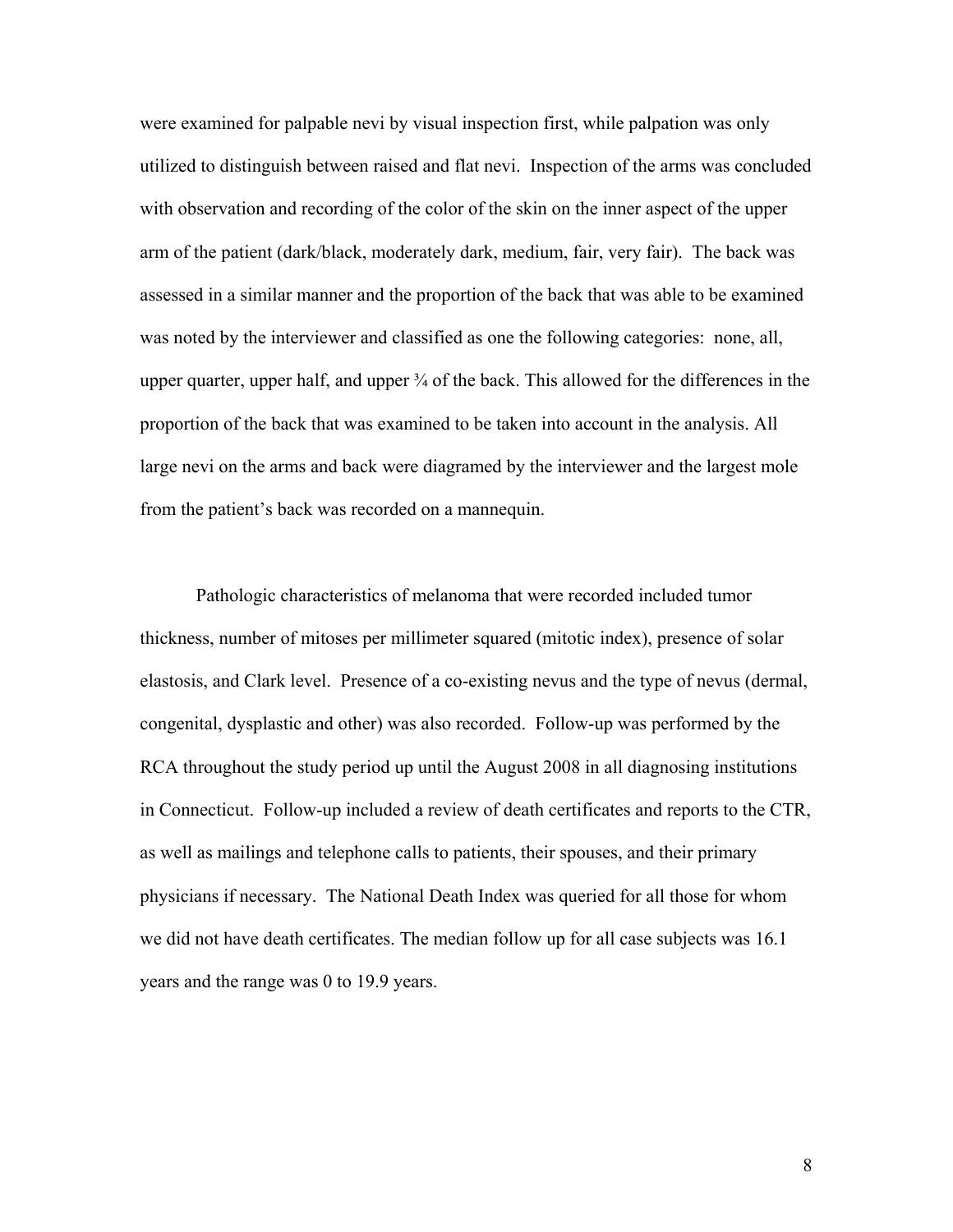Statistical analysis consisted of frequency distributions, and cross-tabulations. Covariates that were determined to have a significant correlation with number of nevi were included in univariate models measuring death as the outcome. If the *p*-value from a specific univariate model was less than 0.16, then that covariate was included in the multivariate analysis, using Cox proportional hazard modeling with time to mortality from melanoma as the outcome. Potential confounders were assessed by comparing the hazard ratio for survival and nevi with each variable that might modify the hazard ratio by 15% or more.

We evaluated the distribution of nevi and divided nevi into two groups based on the top 25th percentile and the lower  $75<sup>th</sup>$  percentile. We then compared selected variables by the two groups of nevi (Table 1). The following covariates were included: sex, age at diagnosis, ability to tan, history of sunburn, skin color, presence of solar elastosis (a histologic indicator of cutaneous sun damage), anatomic site of melanoma, history of sun exposure, skin examination, sunlamp use, tumor thickness, presence of mitosis, Clark level, education, co-existing nevus, dermal nevus and skin awareness.

#### Results

 In follow up of this cohort, 98 (18.8%) of the 520 patients died of melanoma and 126 (24.2%) died of other causes over the twenty-year period. Younger participants were significantly more likely to possess more than 28 nevi on their arms and back ( $P = \le 01$ ) as were those with the ability to tan after prolonged sun exposure  $(P = .03)$ . Individuals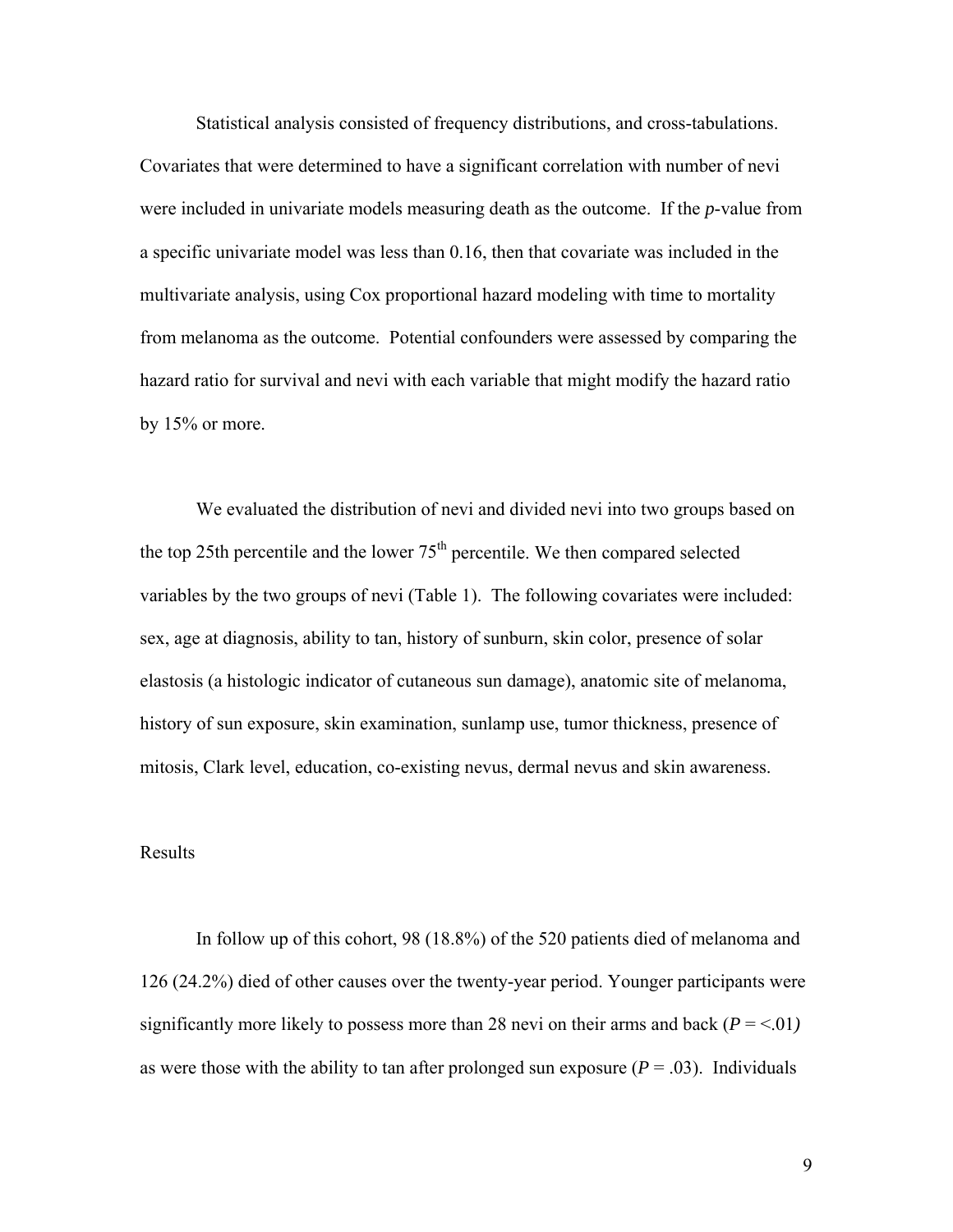with melanoma arising from the head or neck were significantly more likely to be in the low nevus group ( $P = .01$ ). Skin examination was associated with more nevi ( $P = .07$ ) and solar elastosis was associated with fewer nevi  $(P = .05)$ , but these were of borderline significance. Time to death from melanoma was modeled using univariate Cox hazard models to obtain the hazard ratio for each covariate (Table 2). Eleven variables were significant in this analysis. High nevus count was associated with an increased risk of death from melanoma (HR =  $1.7$ ,  $95\%$  CI =  $1.1$  to 2.6,  $P = .01$ ). Men were more likely to die from melanoma than were women (HR = 1.5, 95% CI = 1.0 to 2.3,  $P = .04$ ). Increasing age at diagnosis was associated with a decrease in survival (HR for every 1 year increase in age =  $1.02$ ,  $95\%$  CI =  $1.01$  to  $1.03$ ,  $P = \langle .01 \rangle$ , as was melanoma of the head and neck compared to melanoma of other sites (HR=  $1.8$ ,  $95\%$  CI =  $1.1$  to  $3.0$ ,  $P =$ .02), the presence of mitoses (HR = 8.9, 95% CI = 4.3 to 18.3, *P* = <.01), and increasing Breslow thickness and Clark level (see Table 2). Several factors associated with sun exposure were protective: A higher amount of sun exposure (HR for heavy or very heavy sun exposure compared to light or moderate sun exposure =  $0.6$ ,  $95\%$  CI =  $0.4$  to  $0.9$ ,  $P =$ 0.02), the use of sunlamps (HR =  $0.3$ ,  $95\%$  CI = 0.2 to 0.7,  $P = 0.01$ ), skin awareness (HR =  $0.5$ ,  $95\%$  CI =  $0.3$  to  $0.8$ ,  $P = \le 0.01$ ) and education greater than high school (HR = 0.7, 95% CI = 0.4 to 1.0,  $P = .03$ ). The presence of solar elastosis was also protective  $(HR = 0.7, 95\% \text{ CI} = 0.5 \text{ to } 1.0, P = .06)$  but of borderline significance. Additional covariates in the univariate analyses were prognostic, but not statistically significant: The presence of a dermal nevus at the site of melanoma (HR =  $1.5$ ,  $95\%$  CI = 0.9 to 2.5,  $P = 0.16$ ) and history of a severe sunburn (HR = 0.7, 95% CI = 0.5 to 1.1,  $P = 0.14$ ).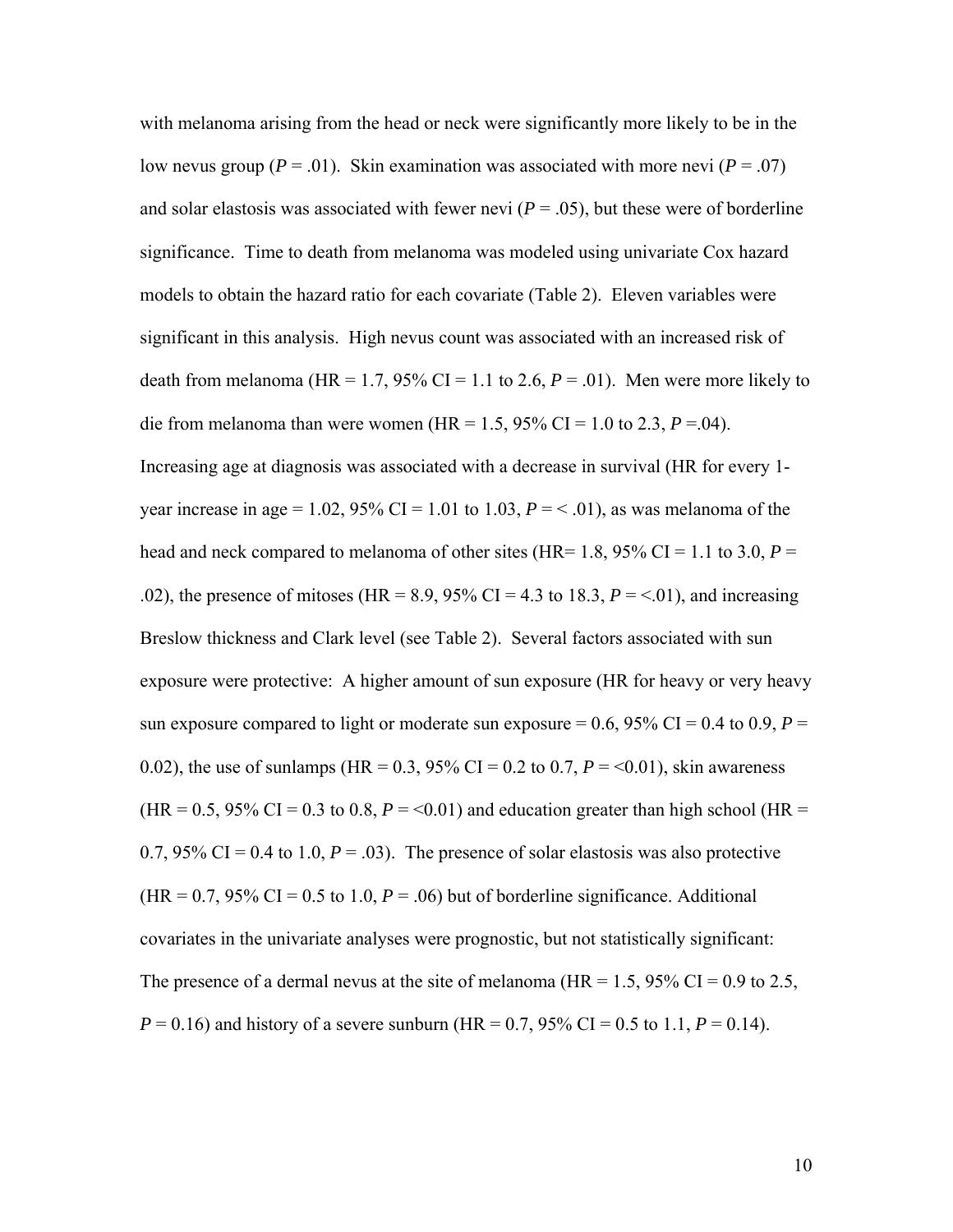For the multivariate analysis (Table 3), we included all variables from the univariate models (Chi-square and Cox univariate) with a  $P$  value  $\leq 0.16$ . Sex was forced into the model due to its importance in the literature as a prognostic indicator for death from melanoma. Clark level was excluded from the multivariate analysis because Clark level and Breslow thickness had a Spearman correlation coefficient of 0.79 and were considered to be collinear. In multivariate analysis a high number of nevi ( $HR = 2.4$ , 95% CI 1.5-3.7), older age at diagnosis (HR = 1.03, 95% CI 1.01-1.04, melanoma on the head or neck (HR = 2.0, 95%, CI = 1.2 to 3.4), presence of solar elastosis (HR = 0.6, 95%, CI = 0.3 to 0.9), greater Breslow thickness (HR for 0.76 mm to  $\leq$ 3.60 mm = 3.1, 95% CI = 1.9 to 5.2; HR > 3.60mm = 4.7, 95% CI = 2.6 to 8.5), any mitoses (HR = 4.2, 95% CI 1.9-9.1), presence of a dermal nevus (HR = 1.8, 95%, CI = 1.0 to 3.3), and skin awareness (HR =  $0.5$ ,  $95\%$ , CI =  $0.3$  to 0.9) were all significantly associated with melanoma mortality.

#### **Discussion**

The results of this melanoma mortality study with twenty years of follow up further support the significance of previously known prognostic indicators. In our multivariate analysis, age at diagnosis, melanoma of the head and neck, increasing Breslow thickness and presence of mitoses all were associated with poorer survival. Existence of a dermal nevus at the site of melanoma was also associated with poorer survival in our study, but to our knowledge this characteristic has not been well studied. Presence of solar elastosis and skin awareness were associated with improved survival, as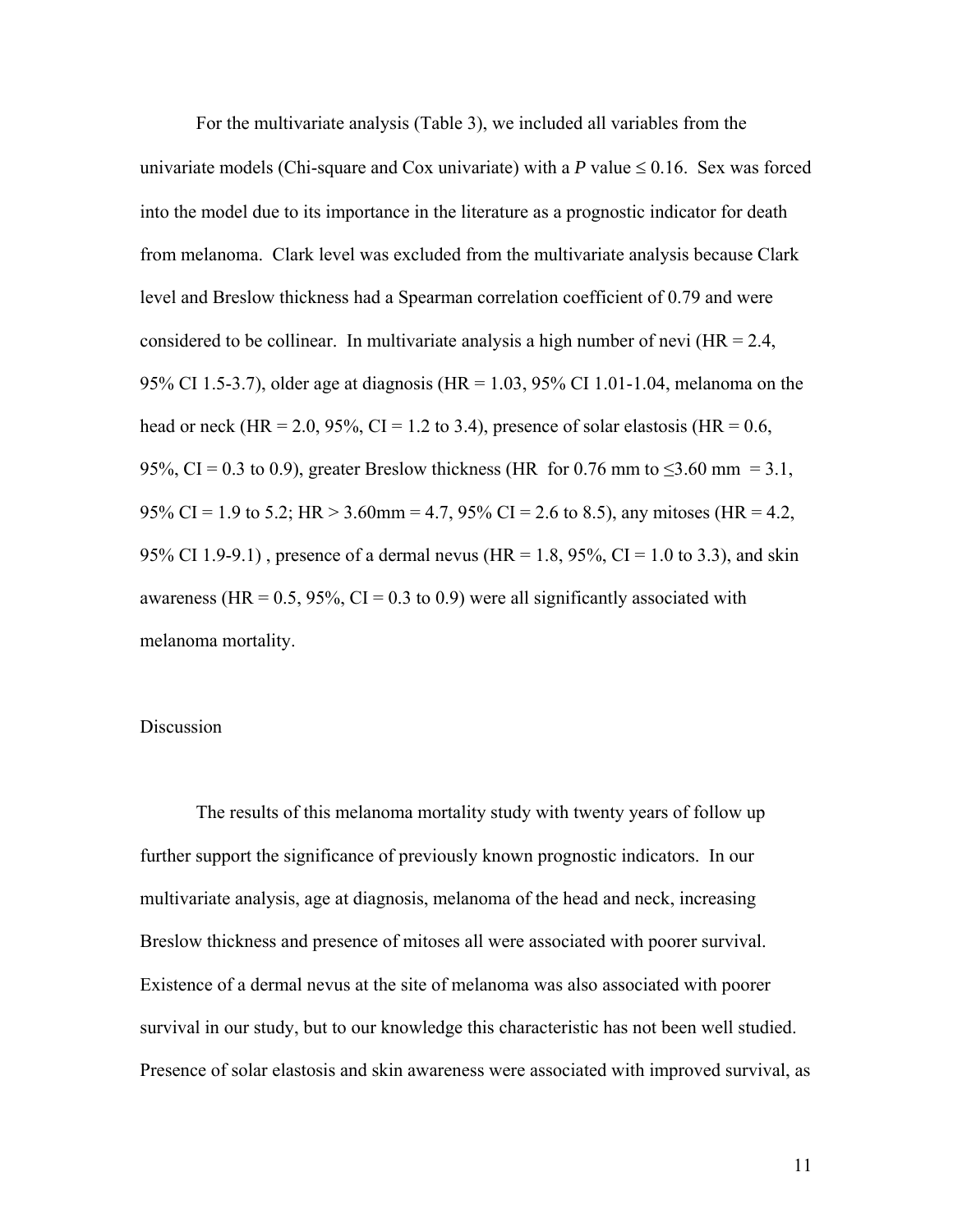was noted in a five-year follow-up study using the same patient database (Berwick et al., 2005). Interestingly, our study suggests that having a large number of nevi increases the risk of death from melanoma more than two-fold. The association of increasing number of nevi with mortality from melanoma was independent of its significant associations with age at diagnosis, skin type and anatomic site of melanoma. In the previous five-year follow-up study with this data, the association between nevus counts and death from melanoma was not statistically significant (Berwick et al., 2005), but this has changed with the longer follow-up period. To our knowledge, number of nevi has not previously been evaluated as a prognostic factor.

In the US, New Zealand and Canada, incidence rates of the more aggressive melanoma on the ears, scalp and neck were higher in males compared to females (Bulliard et al., 1997). The differences in common melanoma sites between males and females likely reflects distinct patterns of site-specific UV radiation (Green et al., 1993; Bulliard et al., 1997; Elwood et al., 1998).

There are multiple factors that could confound the association between nevi and mortality. For example, age is related to both mortality and number of nevi, because as people age past a certain point, their chance of dying tends to increase, while their number of nevi tends to decrease (Dennis et al., 1996). These factors might mitigate against each other. Inevitably, additional confounders may exist that could potentially contribute to error in the study. For example, there is a possibility that use of sunscreen and protective clothing could be inversely associated with mortality from melanoma.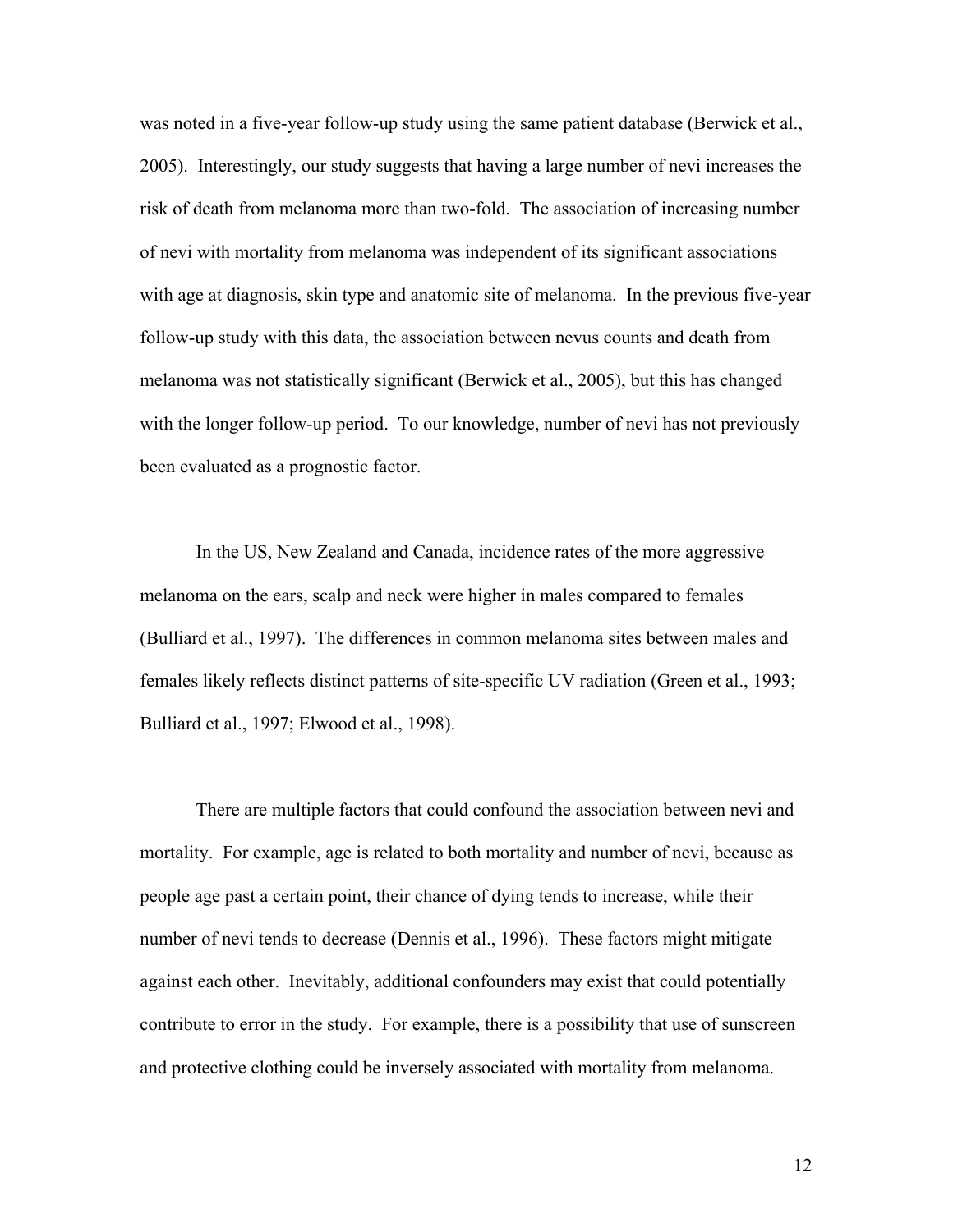These variables were not included in the multivariate analysis even though their quantification was attempted in the survey but people generally have poor memory of these factors and in a reproducibility study, sunscreen use was not reliably recalled (unpublished data).<sup>1</sup> In addition, sunscreen use was not frequent in the 1980's, when the study was conducted. Other data that were gathered, such as sun exposure, could be relatively unreliable either because of recall bias or because people simply have poor memories of sunburn history. Finally, nevus counts are complete for only 80% of the cohort, because this process was initiated after the study had begun.

Despite the presence of certain limitations in this study, there are a number of inherent strengths. The fifteen-year follow-up allowed for a greater number of outcomes of interest (death) as compared to a previous study using the same data with a five-year follow-up. The long time frame also increased the chance that covariate patterns related to mortality of melanoma would be elucidated and adjusted for more appropriately. The study design strengthened the analysis of our data because a comprehensive initial survey was used to collect information from participants. A unique feature of this study was that skin examination characteristics were collected and could be adjusted for in the multivariate analysis. The vital status for participants who did not respond to mailed follow-up questionnaires was ascertained by phone calls to the patient, patient's spouse or patient's physician. Using this method instead of solely relying upon death certificate information minimized misclassifications of cause of death, which allowed for more complete and accurate evaluation of the relationship between number of nevi and

<sup>&</sup>lt;sup>1</sup> Berwick M, unpublished data. A kappa for memory of sunscreen use was 0.1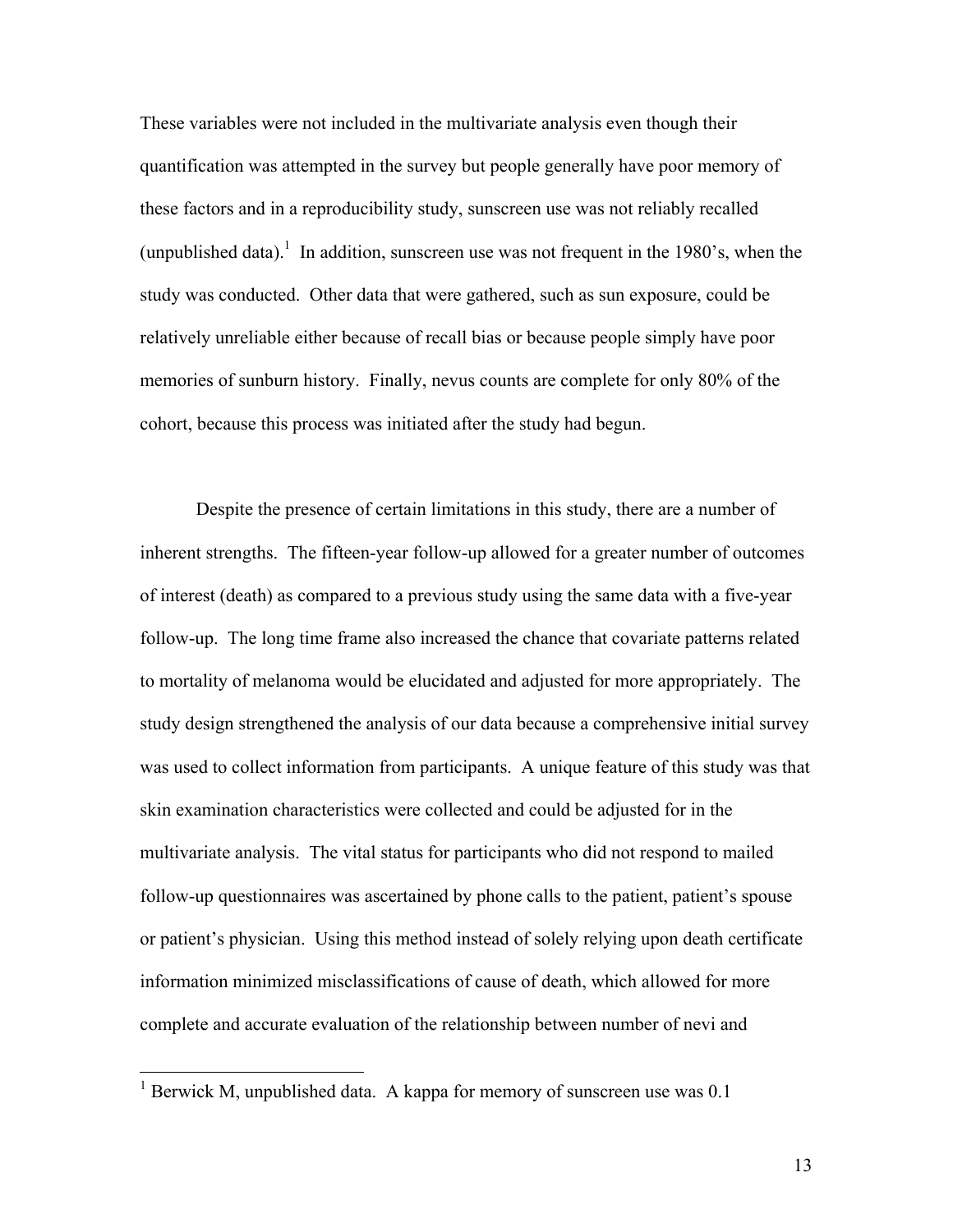survival. Finally, the use of a single pathologist for the collection of melanoma characteristics such as associated solar elastosis and Clark level also helped to standardize results and avoid inter-observer variation.

The association of a high number of nevi with increased mortality from melanoma may be explained by two hypotheses. First, a separate, more aggressive oncogenic pathway may be associated with patients in the high nevi group. The divergent pathway model developed by Whiteman classifies the pathogenesis of melanoma into two pathways, one characterized by environmental induction and p53 over-expression and another characterized by pigment cell instability (Whiteman et al., 1998). It has been suggested that individuals with fewer nevi require repeated exposure to sunlight in order to drive carcinogenesis because they are more likely to develop melanomas on high sun exposure areas such as the head and neck, while those with many nevi, who are more likely to develop melanoma of the trunk, may possess host factors that drive carcinogenesis after minimal sunlight exposure (Whiteman et al., 2003). Therefore, it is plausible that the oncogenic pathway characterized by pigment cell instability is associated with a higher number of nevi, and may lead to more aggressive melanoma and a worse prognosis.

Alternatively, the pathogenesis of melanoma in patients of both the high and low nevi groups may follow very similar pathways, but patients in the high nevi group may be missing a genetic checkpoint. The absence of this checkpoint may allow for a more aggressive progression of melanoma and may also permit the development of a higher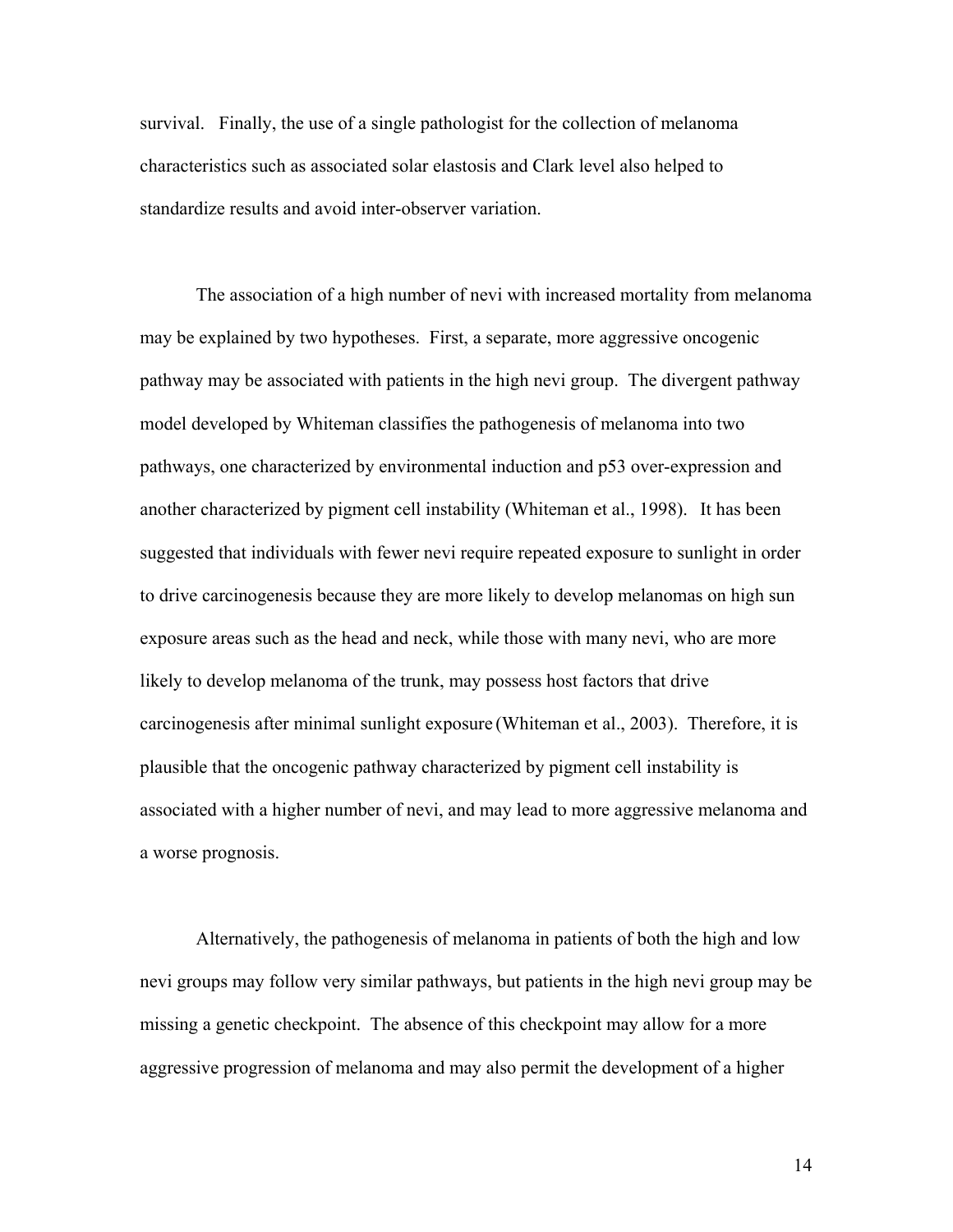number of nevi. The etiology of nevi and melanoma appear to be similar in some respects, as the gene CDKN2A has been associated with the development of melanoma (Kefford et al., 1999; Zhu et al., 1999; Chaudru et al., 2004) and possibly with the development of nevi as well (Zhu et al., 1999). For example, a subset of people with certain familial nevus disorders such as dysplastic nevus syndrome (DNS) possess a *CDKN2A* mutation and go on to develop melanoma (Zhu et al., 1999). Further characterization of the biochemical pathways leading to the development of both nevi and melanoma will be necessary, however, before either of these hypothesis can be appropriately supported.

In summary, we found that a high number of nevi is associated with poorer survival from melanoma, though little is known about the specific mechanism by which this may occur. Confirmation of our results may contribute to evidence in the field of oncology that suggests that genetic susceptibility in patients with cancer may possess distinct features of natural history that affect prognosis. Prognostic variables that can be inexpensively and non-invasively obtained from patients may provide welcome new capabilities in clinical medicine. A related example is the finding that women who were diagnosed with breast carcinoma and who had a first-degree family history of breast carcinoma had half the risk of dying compared to those in sporadic cases (Malone et al., 1996). Like family history, the number of nevi present on a patient can easily be obtained clinically. Further research elucidating the prognostic implications of a high number of nevi in melanoma patients could potentially lead to advances in the classification, diagnosis, therapy, and prognosis of melanoma.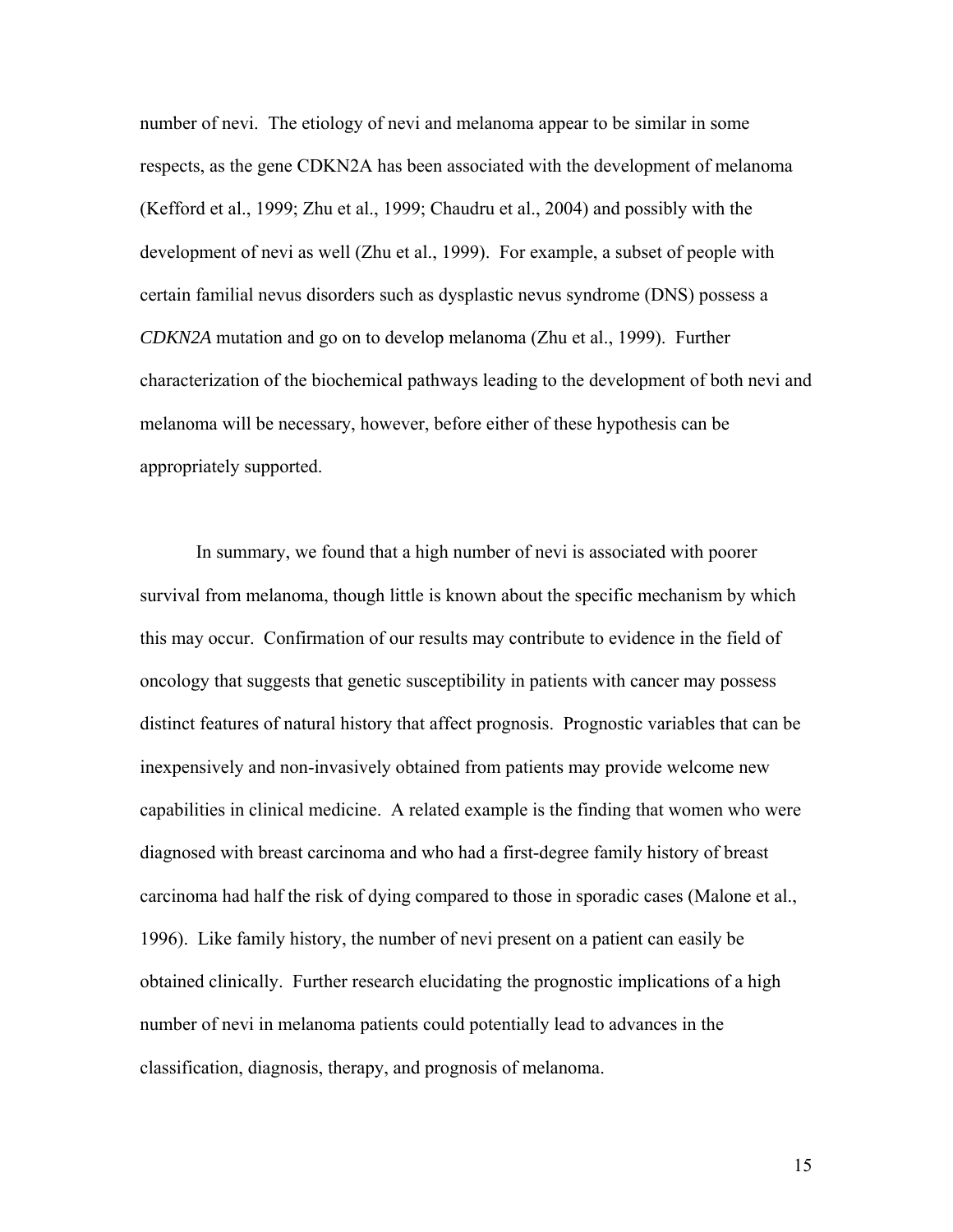#### References

Armstrong B (2004) Epidemiology of cutaneous melanoma and current trends. *In: Textbook of Melanoma* (Thompson JF, Morton DL, Kroon BB eds) Martin Dunitz: London, 65-80.

Armstrong BK, deKlerk NH, D'Arcy C, Holman J (1986). Etiology of common acquired melanocytic nevi: constitutional variables, sun exposure, and diet. *J Natl Cancer Inst* 77:329-335.

Balch CM, Soong J, Gershenwald JE, Thompson JF, Reintgen DS, Cascinelli N, et al. (2001). Prognostic factors analysis of 17,600 melanoma patients: validation of the American Joint Committee on cancer melanoma staging system. *J Clin Oncol* 19:3622- 3634.

Barnhill RL, Fine JA, Roush GC, Berwick M (1996). Predicting five-year outcome for patients with cutaneous melanoma in a population-based study. *Cancer* 78:427-432.

Bataille V, Snieder H, MacGregor AG, Sasieni P, Spector TD (2000). Genetics of risk factors for melanoma: an adult twin study of nevi and freckles. *J Natl Cancer Inst* 92:457-463.

Bauer J, Buttner P, Weicker TS, Luther H, Garbe C (2005). Risk factors of incident melanocytic nevi: a longitudinal study in a cohort of 1,232 young German children. *Int J Cancer* 115:121-126.

Berwick M, Armstrong BK, Ben-Porat L, Fine J, Kricker A, Eberle C, Barnhill R (2005). Sun exposure and mortality from melanoma. *J Natl Cancer Inst* 97:195-199.

Berwick M, Begg CB, Fine JA, Roush GC, Barnill RL (1996). Screening for cutaneous melanoma by skin self-examination. *J Natl Cancer Inst* 88:17-23.

Bulliard J, Cox B, Elwood MJ (1997). Comparison of the site distribution of melanoma in New Zealand and Canada. *Int J Cancer* 72:231-235.

Chaudru V, Chompret A, Bressac-de Paillerets B, Spatz A, Avril M, Demenais F (2004). Influence of genes, nevi, and sun sensitivity on melanoma risk in a family sample unselected by family history and in melanoma-prone families. *J Natl Cancer Inst* 96:785-795.

Clark WH Jr., Elder DE, DuPont G IV, Braitman LE, Trock BJ, Shultz D, et al. (1989). Model predicting survival in stage I melanoma based on tumor progression. *J Natl Cancer Inst* 81:1893-1904.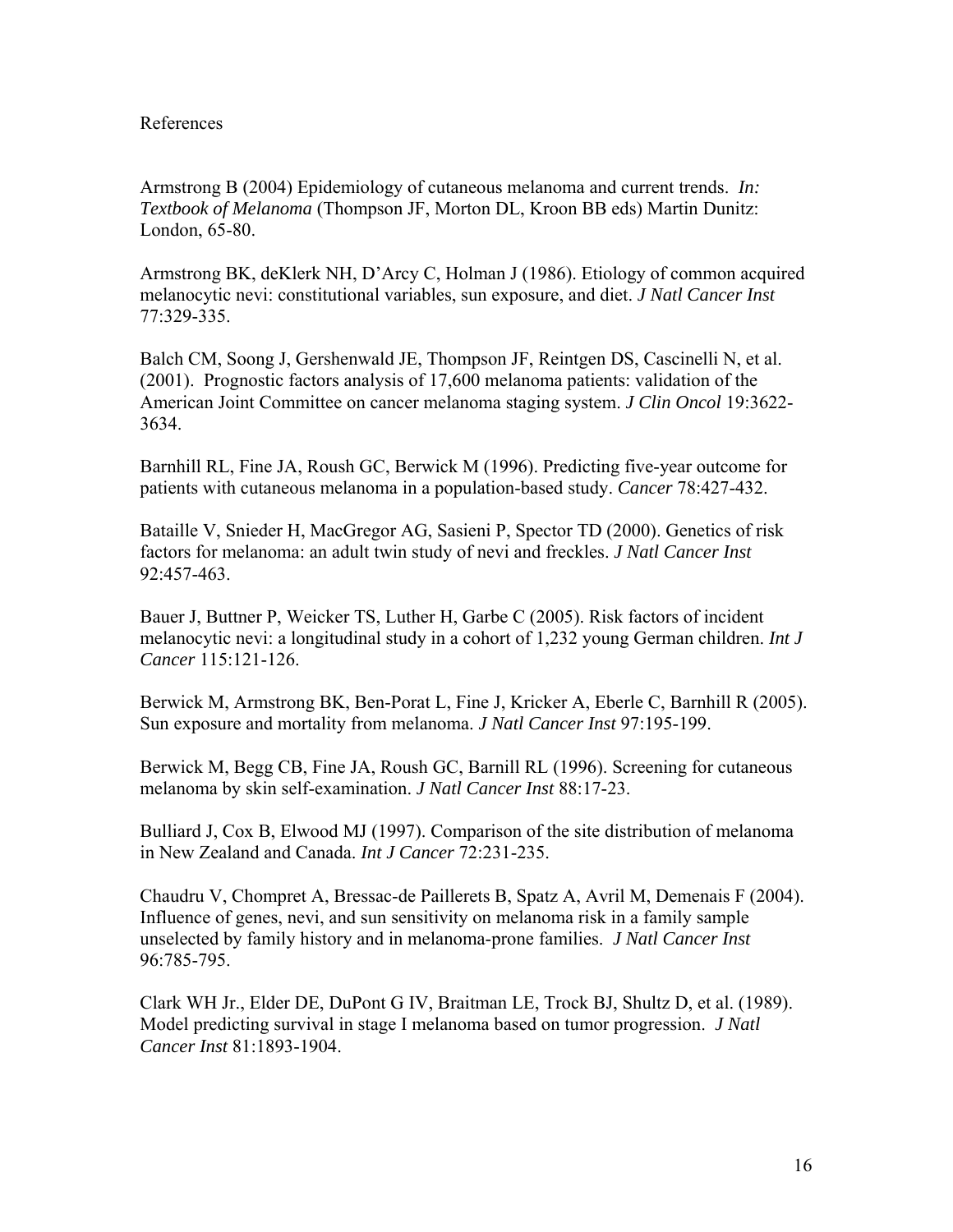Darlington S, Siskind V, Green L, Green A (2002). Longitudinal study of melanocytic nevi in adolescents. *J Am Acad Dermatol* 46:715-722.

Dennis DK, White E, Lee JA, Kristal A, McKnight B, Odland P (1996). Constitutional factors and sun exposure in relation to nevi: a population-based cross-sectional study. *Am J Epidemiol* 143:248-256.

Elwood MJ, Gallagher RP (1998). Body site distribution of cutaneous malignant melanoma in relationship to patterns of sun exposure. *Int J Cancer* 78:276-280.

Green A, Bain C, McLennan R, Siskind V (1986). Risk factors for cutaneous melanoma in Queensland. *Recent Results Cancer Res* 102:76-97.

Green A, MacLennan R, Youl P, Martin N (1993). Site distribution of cutaneous melanoma in Queensland. *Int J Cancer* 53:232-236.

Heenan PJ, English DR, Holman CD, Armstrong BK (1991). Survival among patients with clinical stage I cutaneous melanoma diagnosed in Western Australia in 1975/76 and 1980/81. *Cancer* 68:2079-87.

Huynh PM, Glusac EJ, Alvarez-Franco M, Berwick M, Bolognia JL (2003). Numerous, small, darkly pigmented melanocytic nevi: the cheetah phenotype. J *Am Acad Dermatol* 48:707-713.

Kefford RF, Mann GJ, Bishop JN (2004).Genetic predisposition to melanoma. *In: Textbook of melanoma*, (Thompson JF, Morton DL, Kroon BB eds) Martin Dunitz: London, 56-64.

Kefford RF, Newton Bishop JA, Bergman W, Tucker MA (1999). Counseling and DNA testing for individuals perceived to be genetically predisposed to melanoma: a consensus statement of the Melanoma Genetics Consortium. *J Clin Oncol* 17(10):3245-3251.

Lemish WM, Heenan PJ, Holman CD, Armstrong BK (1983). Survival from pre-invasive and invasive malignant melanoma in Western Australia. *Cancer* 52:580-585.

Malone KE, Daling JR, Weiss NS, McKnight B, White E, Voigt LF (1996). Family history and survival of young women with invasive breast carcinoma. *Cancer* 78:1417- 1425.

Patvlotsky F, Azizi E, Gurvich R, Lusky A, Barell V, Wiener M, Iscovich J (1997). Prevalence of melanocytic nevi and freckles in young Israeli males. *Am J Epidemiol* 146:78-86.

Schafer T, Merkl J, Klemm E, Wichmann H, Ring J and the KORA study group (2006). The epidemiology of nevi and signs of skin aging in the adult general population: results of the KORA-survey 2000. *J Invest Dermatol* 126:1490-1496.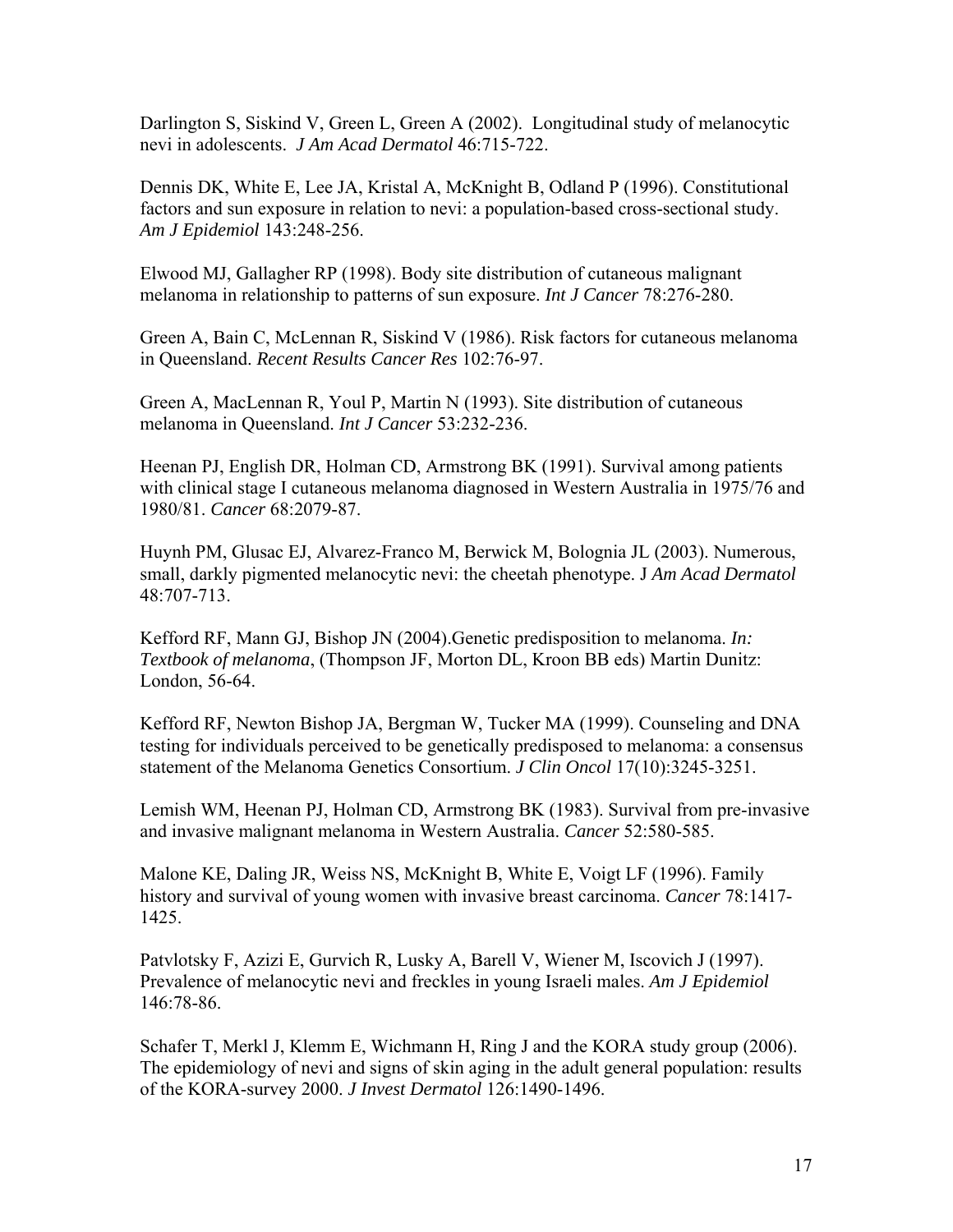Wachsmuth, RC, Turner F, Barrett JH, Gaut R, Randerson-Moor JA, Bishop DT, et al. (2005). The effect of sun exposure in determining nevus density in UK adolescent twins. *J Invest Dermatol* 124:56-62.

Weicker TS, Luther H, Buettner P, Bauer J, Garbe C (2003). Moderate sun exposure and nevus counts in parents are associated with development of melanocytic nevi in childhood. *Cancer* 97:628-638.

Weinstock MA, Colditz GA, Willett WC, Stampfer MJ, Bronstein BR, Mihm MC Jr., et al. (1989). Moles and site-specific risk of non-familial cutaneous malignant melanoma in women. *J Natl Cancer Inst* 81:948-952.

Whiteman DC, Brown R, Purdie DM, Hughes M (2005). Melanocytic nevi in very young children: the role of phenotype, sun exposure, and sun protection. *J Am Acad Dermatol*  52:40-47.

Whiteman DC, Green A, Parson PG (1998). p53 expression and risk factors for cutaneous melanoma: a case-control study. *Int J Cancer* 77:843-848.

Whiteman DC, Watt P, Purdie DM, Hughes MC, Hayward NK, Green AC (2003). Melanocytic nevi, solar keratoses, and divergent pathways to cutaneous melanoma. *J Natl Cancer Inst* 95:806-812.

Valiukeviciene S, Miseviciene I, Gollnick H (2005). The prevalence of common acquired melanocytic nevi and the relationship with skin type characteristics and sun exposure among children in Lithuania. *Arch Dermatol* 141:579-586.

Zhu G, Duffy DL, Eldridge A, Grace M, Mayne C, O'Gorman L, et al. (1999). A major quantitative-trait locus for mole density is linked to the familial melanoma gene CDKN2A: a maximum-likelihood combined linkage and association analysis in twins and their sibs. *Am J Hum Genet* 65(2):483-92.

Tables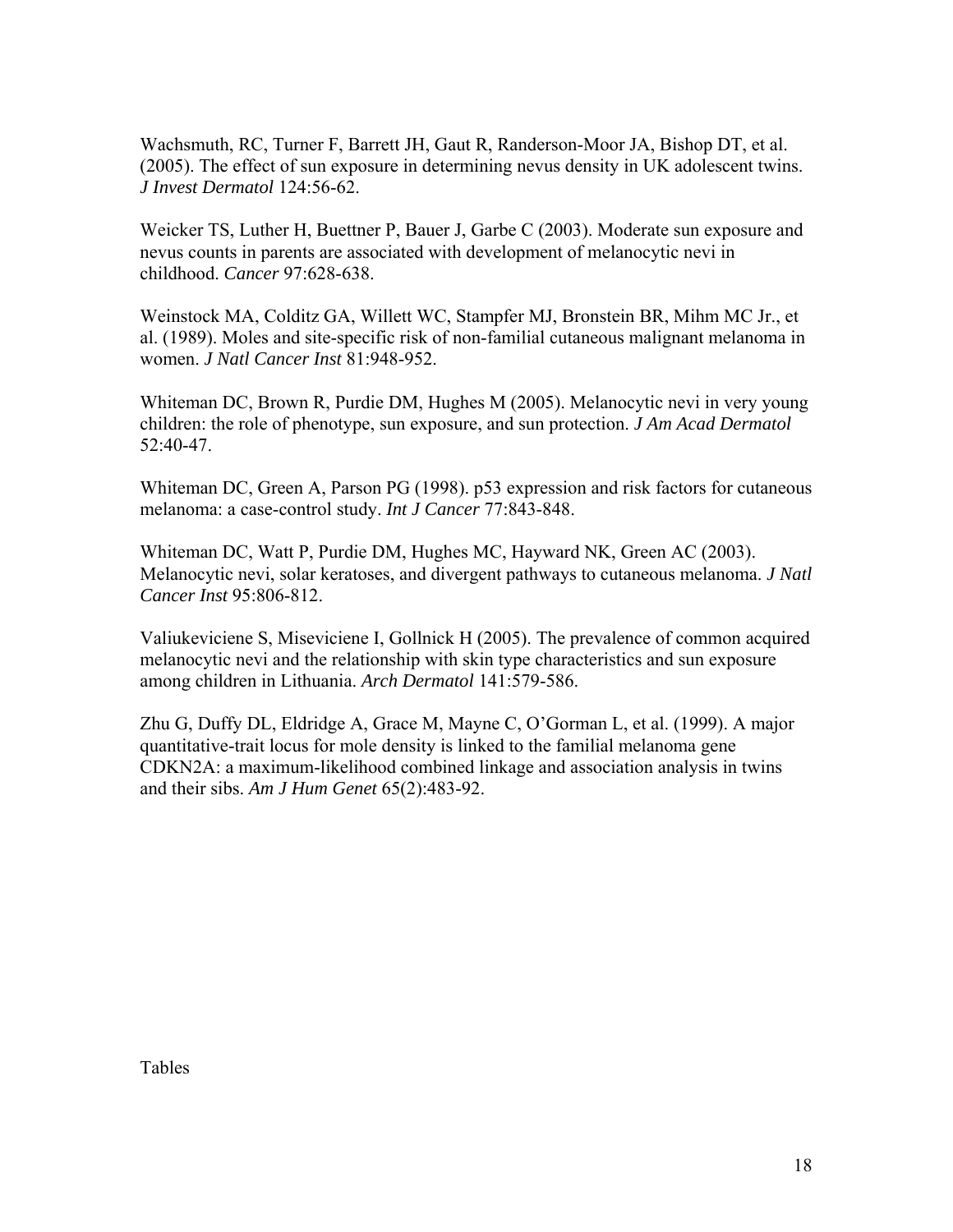## 1. Effect of covariates on nevus count.

|                                         | Number of Nevi <sup>a</sup> |                                 |         |
|-----------------------------------------|-----------------------------|---------------------------------|---------|
|                                         |                             | Low $(n = 453)$ High $(n = 96)$ | P value |
|                                         | $n$ (%)                     | $n$ (%)                         |         |
| Sex                                     |                             |                                 |         |
| Male<br>Female                          | 194 (72.9)<br>197 (77.6)    | 72(27.1)<br>57 (22.4)           | .22     |
| Age at diagnosis                        |                             |                                 |         |
| $30$                                    | 19 (79.2)                   | 5(20.8)                         | < 01    |
| 30-39                                   | 47 (64.4)                   | 26 (35.6)                       |         |
| 40-49                                   | 59 (62.1)                   | 36 (37.9)                       |         |
| 50-59                                   | 79 (76.0)                   | 25(24.0)                        |         |
| 60-69                                   | 90 (81.8)                   | 20 (18.2)                       |         |
| $70+$                                   | 97 (85.1)                   | 17(14.9)                        |         |
| Skin type                               |                             |                                 |         |
| Tan<br>No tan                           | 240 (72.1)<br>139 (80.8)    | 93 (27.9)                       | .03     |
| Skin color                              |                             | 33 (19.2)                       |         |
| Very fair/fair                          | 277(75.3)                   | 91 (24.7)                       | .95     |
| Medium                                  | 114(79.1)                   | 38 (20.9)                       |         |
| Anatomic site                           |                             |                                 |         |
| Head and neck                           | 65 (86.7)                   | 10(13.3)                        | .01     |
| Other                                   | 326 (73.3)                  | 119 (26.7)                      |         |
| Solar elastosis                         |                             |                                 |         |
| Absent                                  | 135(71.1)                   | 55 (28.9)                       | .05     |
| Present                                 | 236 (80.4)                  | 69 (19.6)                       |         |
| <b>Breslow</b> thickness<br>${}_{0.76}$ |                             |                                 |         |
| $0.76 - 1.69$                           | 174 (75.7)<br>113 (73.4)    | 56 (24.3)<br>41 (26.6)          | .91     |
| $1.70 - 3.60$                           | 65(74.7)                    | 22(25.3)                        |         |
| > 3.60                                  | 36(78.3)                    | 10(21.7)                        |         |
| Clark level                             |                             |                                 |         |
| П                                       | 139 (80.3)                  | 34 (19.7)                       | .26     |
| Ш                                       | 101 (71.6)                  | 40 (28.4)                       |         |
| IV                                      | 124 (72.5)                  | 47 (27.5)                       |         |
| V                                       | 15 (75.0)                   | 5(25.0)                         |         |
| Mitotic figure(s)                       |                             |                                 |         |
| Absent<br>Present                       | 149 (74.9)<br>216 (76.4)    | 50(25.1)<br>78 (23.6)           | .73     |
| Co-existing nevus                       |                             |                                 |         |
| Yes                                     | 110 (71.0)                  | 45 (29.0)                       | .25     |
| N <sub>0</sub>                          | 261 (75.9)                  | 83 (24.1)                       |         |
| Dermal nevus <sup>2</sup>               |                             |                                 |         |
| Yes                                     | 43 (69.4)                   | 19 (30.6)                       | .33     |
| No                                      | 332(75.1)                   | 110 (24.9)                      |         |
| Total sun exposure                      |                             |                                 |         |
| Light/moderate                          | 150 (79.4)                  | 39 (20.6)                       | .08     |
| Heavy/very heavy<br>Severe sunburn      | 232 (72.5)                  | 88 (27.5)                       |         |
| Yes                                     | 264 (77.4)                  | 77 (22.6)                       | .09     |
| No                                      | 125 (70.6)                  | 52 (29.4)                       |         |
| Sunlamp use                             |                             |                                 |         |
| Yes                                     | 87 (77.0)                   | 26 (23.0)                       | .62     |
| No                                      | 304 (74.7)                  | 103(25.3)                       |         |
| Education                               |                             |                                 |         |
| Up to high school                       | 157 (75.5)                  | 51 (24.5)                       | .90     |
| Greater than                            | 234 (75.0)                  | 78 (25.0)                       |         |
| high school                             |                             |                                 |         |
| Skin examination<br>Yes                 | 95 (69.3)                   | 42 (30.7)                       | .07     |
| No                                      | 296 (77.3)                  | 87 (22.7)                       |         |
| Skin awareness                          |                             |                                 |         |
| Yes                                     | 119 (75.8)                  | 38 (24.2)                       | .83     |
| No                                      | 272 (74.9)                  | 91(25.1)                        |         |
|                                         |                             |                                 |         |
|                                         |                             |                                 |         |

 $2$  Dermal nevus is a subset of co-existing nevus. Please see text.

 $\overline{a}$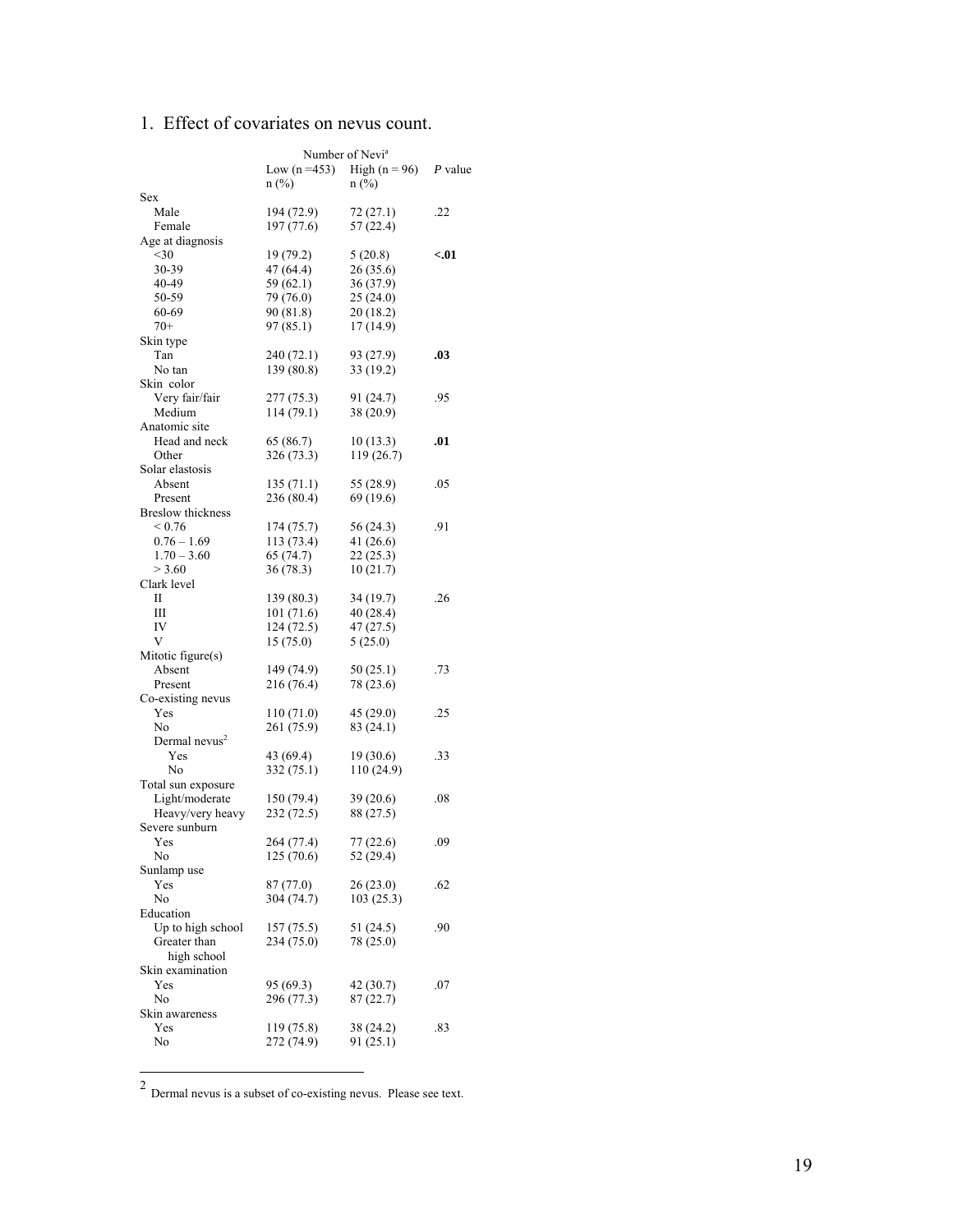### 2**.** Predictors of risk of death from melanoma in a population-based study of residents from Connecticut.

| Variable                            | Total<br>no <sup>3</sup> | No. of<br>melanoma<br>deaths | Hazard ratio<br>$(95%$ confidence<br>interval) | P value |
|-------------------------------------|--------------------------|------------------------------|------------------------------------------------|---------|
| Number of nevi                      |                          |                              |                                                |         |
| < 28                                | 171                      | 64                           | $1.0$ (referent)                               | .01     |
| $28+$                               | 53                       | 34                           | $1.7(1.1 \text{ to } 2.6)$                     |         |
| Sex.                                |                          |                              |                                                |         |
| Female                              | 85                       | 40                           | $1.0$ (referent)                               | .04     |
| Male                                | 139                      | 58                           | $1.5(1.0 \text{ to } 2.3)$                     |         |
| Age at diagnosis <sup>4</sup>       |                          |                              |                                                |         |
| 1-year increase                     |                          |                              | $1.02$ (1.01 to 1.03)                          | < 01    |
| Skin type                           |                          |                              |                                                |         |
| No tan                              | 75                       | 31                           | $1.0$ (referent)                               | 1.0     |
| Tan                                 | 139                      | 62                           | $1.0$ (0.6 to 1.5)                             |         |
| Skin color                          |                          |                              |                                                |         |
| Medium                              | 63                       | 25                           | $1.0$ (referent)                               | .30     |
| Very fair/fair                      | 161                      | 73                           | $1.3$ (0.8 to 1.0)                             |         |
| Anatomic site                       |                          |                              |                                                |         |
| Other                               | 174<br>50                | 77<br>21                     | $1.0$ (referent)<br>$1.8(1.1 \text{ to } 3.0)$ | .02     |
| Head and neck<br>Solar elastosis    |                          |                              |                                                |         |
|                                     | 64                       | 46                           |                                                | .06     |
| Absent                              | 152                      | 49                           | $1.0$ (referent)<br>$0.7(0.5 \text{ to } 1.0)$ |         |
| Present<br><b>Breslow</b> thickness |                          |                              |                                                |         |
| ${}_{0.76}$                         | 76                       | 10                           | $1.0$ (referent)                               |         |
| $0.76 - 1.69$                       | 59                       | 28                           | 4.3 $(2.1 \text{ to } 8.9)$                    | < 01    |
| $1.70 - 3.60$                       | 53                       | 37                           | 12.4 (6.2 to 25.0)                             | < 01    |
| > 3.60                              | 35                       | 23                           | 17.9 (8.5 to 37.6)                             | < 01    |
| Clark level                         |                          |                              |                                                |         |
| П                                   | 53                       | 4                            | $1.0$ (referent)                               |         |
| Ш                                   | 57                       | 23                           | 7.5 (2.6 to 21.6)                              | < 01    |
| IV/V                                | 107                      | 65                           | 17.9 (6.5 to 49.2)                             | < 01    |
| Mitotic figure(s)                   |                          |                              |                                                |         |
| Absent                              | 65                       | 8                            | $1.0$ (referent)                               | < 01    |
| Present                             | 150                      | 88                           | 8.9 (4.3 to 18.3)                              |         |
| Co-existing nevus                   |                          |                              |                                                |         |
| No                                  | 156                      | 65                           | $1.0$ (referent)                               | .97     |
| Yes                                 | 59                       | 29                           | $1.0$ (0.6 to 1.5)                             |         |
| Dermal nevus                        |                          |                              |                                                |         |
| N <sub>0</sub>                      | 191                      | 80                           | 1.0 (referent)                                 | .16     |
| Yes                                 | 27                       | 16                           | $1.5(0.9 \text{ to } 2.5)$                     |         |
| Total sun exposure                  |                          |                              |                                                |         |
| Light/moderate                      | 109                      | 43                           | $1.0$ (referent)                               | .02     |
| Heavy/very heavy                    | 108                      | 50                           | $0.6(0.4 \text{ to } 0.9)$                     |         |
| Severe sunburn                      |                          |                              |                                                |         |
| No                                  | 81                       | 39                           | 1.0 (referent)                                 | .14     |
| Yes                                 | 142                      | 59                           | $0.7(0.5 \text{ to } 1.1)$                     |         |
| Sunlamp use                         |                          |                              |                                                |         |
| No                                  | 189                      | 89                           | 1.0 (referent)                                 | < 01    |
| Yes                                 | 35                       | 9                            | $0.3$ (0.2 to 0.7)                             |         |
| Education                           |                          |                              |                                                |         |
| Up to high school                   | 111                      | 47                           | $1.0$ (referent)                               | .03     |
| Greater than                        | 113                      | 51                           | $0.7(0.4 \text{ to } 1.0)$                     |         |
| high school                         |                          |                              |                                                |         |
| Skin examination                    |                          |                              |                                                |         |
| No                                  | 175                      | 74                           | $1.0$ (referent)                               | .60     |
| Yes                                 | 49                       | 24                           | .9 (0.6 to 1.4)                                |         |
| Skin awareness                      |                          |                              |                                                |         |
| No                                  | 169                      | 80                           | 1.0 (referent)                                 | < 01    |
| Yes                                 | 55                       | 18                           | $0.5(0.3 \text{ to } 0.8)$                     |         |
|                                     |                          |                              |                                                |         |

 $3$  Numbers may vary because of missing data for some variables.

 $\overline{a}$ 

<sup>&</sup>lt;sup>4</sup> Age is continuous variable.